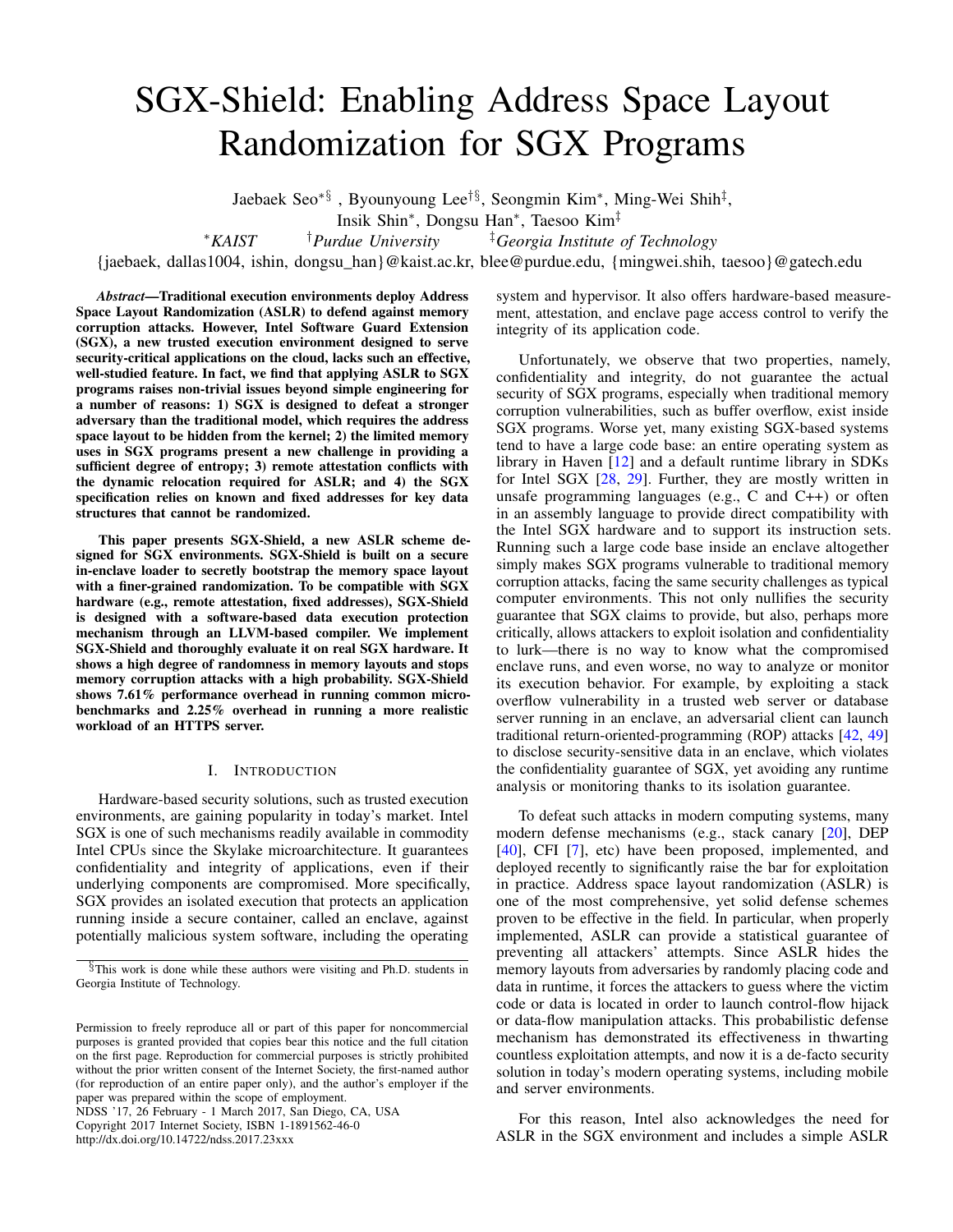scheme for SGX in Intel SGX SDKs for Linux and Windows. However, we find that Intel's ASLR design has several critical limitations that invalidate the security guarantees of ASLR (e.g., a whole memory layout is completely known to an adversary, the malicious operating system). We emphasize that these limitations are not implementation issues that can be fixed easily, but originate from fundamental design challenges that result in conflicts between SGX and ASLR.

This paper uncovers four key challenges in securely deploying ASLR for SGX:

- The strong, unique attack model of SGX exposes the enclave memory layout to untrusted system software, leaving SGX programs completely unprotected by ASLR. By design, SGX delegates page mapping managements to untrusted system software, and thus leaks the information of virtual memory mapping to the underlying software. Note that this was never a security issue in non-SGX computing environments where the system software always serves as the trust computing base of user processes.
- SGX provides the limited memory to an enclave; typically 64 MB or 128 MB in total can be supported [\[29\]](#page-14-1). Thus, ASLR for SGX cannot fully utilize virtual address space, significantly limiting the degree of randomness and the security of ASLR.
- ASLR requires a dynamic relocation scheme that updates relative addresses in the code and data section, which conflict with the attestation process of SGX; specifically, SGX finalizes the integrity measurement before an enclave execution starts, but the relocation for ASLR must be performed afterwards. This inherent design disagreement results in writable code pages, nullifying another fundamental hardening technique, executable space protection.
- The SGX specification forces the use of a fixed address for some security-critical data in an enclave. For security reasons, SGX makes several data structures within an enclave immutable, exposing such data structures abused for bypassing ASLR.

To address these issues, this paper proposes SGX-Shield, a new ASLR scheme for SGX programs. It introduces the concept of a multistage loader, which pushes back all ASLRrelated operations to its secure in-enclave loader, hiding all security-sensitive operations from adversaries. To maximize the degree of randomness of memory layouts, SGX-Shield employs fine-grained randomization by splitting the code into a set of randomization units. SGX-Shield also enforces a software data execution protection (DEP) to guarantee W⊕X (i.e., Write XOR Execute) in enclave's code pages and isolates security-sensitive data structures from adversaries.

We have implemented a prototype of SGX-Shield on Intel SGX running on both Linux and Windows and evaluated its security properties and performance overhead. We also verify that the SGX programs protected with SGX-Shield have a high degree of entropy to thwart memory corruption attacks inside the SGX environment, yet with a reasonable performance overheads: 7.61% on average in the micro-benchmark and 2.25% in the macro-benchmark.

To summarize, this paper makes the following contributions:

<span id="page-1-1"></span>

| <b>Privilege</b>                                          | <b>Type</b>                        | <b>Instruction</b>                                                                | <b>Description</b>                                                                                                                                        |
|-----------------------------------------------------------|------------------------------------|-----------------------------------------------------------------------------------|-----------------------------------------------------------------------------------------------------------------------------------------------------------|
| $r$ ing-0<br>$rinq-0$<br>$rinq-0$<br>$rinq-0$<br>$rinq-3$ | EXE.<br>MEM<br>MEM<br>EXE.<br>EXE. | <b>ECREATE</b><br><b>EADD</b><br><b>EEXTEND</b><br><b>F.TNTT</b><br><b>EENTER</b> | Create an enclave<br>Allocate an EPC page to an enclave<br>Measure 512 bytes of an EPC page<br>Finalize the enclave initialization<br>Enter to an enclave |
| $rinq-3$                                                  | F.XF.                              | <b>FFXTT</b>                                                                      | Exit from an enclave                                                                                                                                      |

TABLE I: Intel SGX instructions. MEM: Memory management related; EXE: Enclave execution related.

- New challenges. We identify fundamental challenges in enabling ASLR for the SGX environment. In particular, we launch ROP attacks to test the effectiveness of the current ASLR implementation in Linux and Windows SDKs for Intel SGX and find that the ASLR is completely ineffective against strong attackers (e.g., untrusted kernel).
- Defense scheme. We implement SGX-Shield, a new ASLR implementation for SGX programs that overcomes the fundamental challenges facing the SGX environment. SGX-Shield supports both Linux and Windows environments, and it incorporates a secure in-enclave loader, software DEP, and software fault isolation all together to provide truly secure ASLR in the SGX environment.
- Evaluation. We provide a thorough analysis on SGX-Shield; not only do we conduct performance benchmarks on the real Intel SGX hardware, but also we provide the security analysis on our approach.

The rest of this paper is organized as follows. SII provides background information on Intel SGX and ASLR. [§III](#page-2-0) elaborates fundamental challenges in deploying ASLR for the SGX environment. [§IV](#page-3-0) presents a design of SGX-Shield. [§V](#page-7-0) describes implementation details of SGX-Shield, and [§VI](#page-8-0) evaluates security effectiveness and performance overheads of SGX-Shield. [§VII](#page-11-0) discusses impacts of controlled side-channel attacks against SGX-Shield. [§VIII](#page-12-0) describes related work of SGX-Shield, and [§IX](#page-13-3) concludes the paper.

#### II. BACKGROUND

<span id="page-1-0"></span>Intel SGX. Intel SGX is an extension of the x86 instruction set architecture [\[39\]](#page-14-5) that allows a user process to instantiate a protected memory region, called an *enclave*, inside its own address space. SGX prevents system components, including the privileged software (e.g., kernel), from accessing the enclave, which guarantees integrity and confidentiality of the enclave. In this subsection, we summarize the enclave setup and the interaction between an enclave and its host program. The related SGX instructions are described in [Table I.](#page-1-1)

*Enclave initialization*: Since instructions for the enclave initialization must be executed in the ring-0 mode, the kernel (i.e., SGX device driver) helps a user process initialize the enclave. The enclave initialization can be categorized into the following four procedures: creation, memory allocation, measurement, and finalizing the initialization: (1) ECREATE creates an enclave within the address space of a user process. ECREATE requires a public key and the signature of the enclave program as a parameter; (2) EADD allocates an Enclave Page Cache (EPC), a physical memory to be used for an enclave, and then copies specified memory pages in the host process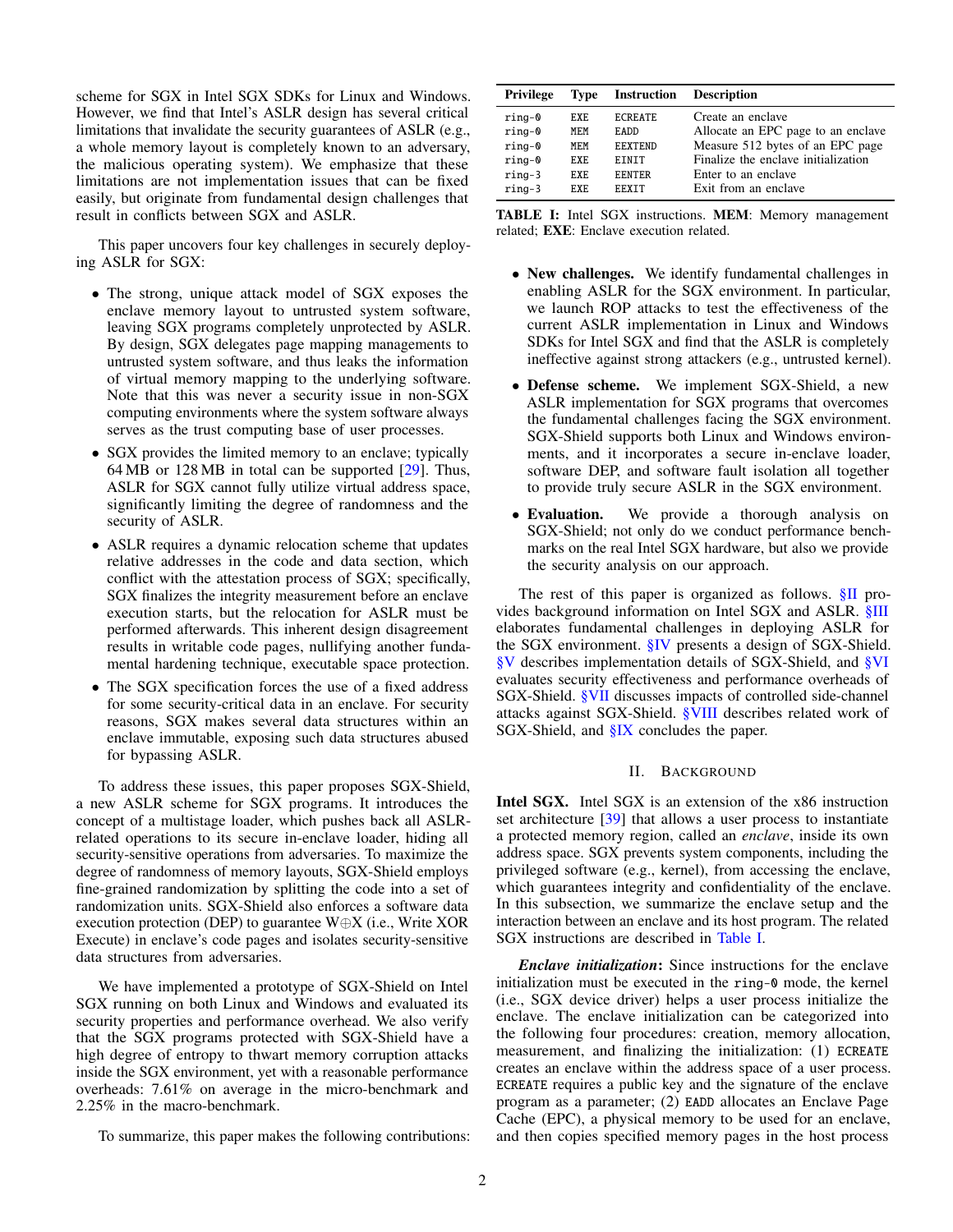to the EPC. The size of the total physical EPC memory is predetermined by the BIOS, and the default size is less than 128MB. (3) EEXTEND measures the SHA-256 digest of 512 bytes of an EPC. Multiple EEXTEND can be invoked to measure more EPC memory pages as well. (4) EINIT finalizes the initialization, which lets the CPU verify the integrity of the enclave program using the measurement result and the pair of the public key and signature provided in ECREATE. After EINIT, no EPC page can be added to the enclave and the permissions of EPC pages cannot be changed<sup>[1](#page-2-1)</sup>.

While this enclave initialization process indeed guarantees the integrity of an enclave program, the initial contents of an enclave program are completely visible to system components (i.e., the kernel). It is worth noting that the notion of confidentiality in SGX is limited only to the runtime memory contents after the enclave initialization.

*Host-enclave interaction*: By the design of SGX, an enclave cannot directly invoke system calls in the OS. Instead, using EENTER and EEXIT, each of which allows entrance or exit between an enclave and host execution contexts, the enclave can indirectly invoke system calls. Moreover, because EEXIT allows the enclave to jump into any location of the host, these two instructions are also used to call the host function from the enclave.

EENTER needs a Thread Control Structure (TCS) to specify the entry point of an enclave execution. A TCS is a special EPC, added by EADD with a TCS flag that contains information for a thread execution, such as the entry point, the base addresses of FS/GS segments, the offset of a State Save Area (SSA), etc. An SSA is a buffer used to save the context of a thread (e.g., values of registers) when an interrupt occurs. Since TCS is critical for the security of enclave programs, SGX prohibits an explicit access to the TCS after initialization. We explain the security implication of SSA and TCS in  $\S$ III.

ASLR. Address space layout randomization (ASLR) is a powerful memory-protection technique, primarily used to guard against memory corruption attacks. Without ASLR, memory corruption vulnerabilities (e.g., buffer overflow) can easily be exploited by attackers to hijack control-flows or manipulate data-flows and execute malicious code. By randomizing the memory layout (e.g., location of executables and data), ASLR makes it hard for attackers to exploit the vulnerabilities because control-flow hijacking or manipulating in-memory data requires understanding the process memory layout. Thus, ASLR provides probabilistic defense. In particular, with ASLR, the operating system randomly places code and data at load time, making it difficult for attackers to infer the location of code and data, which forces attackers to rely on bruteforce attacks on memory layouts.

# III. TECHNICAL CHALLENGES

<span id="page-2-0"></span>In this section, we articulate the technical challenges in designing ASLR on an SGX environment [\(Figure 1\)](#page-2-2).

C1. Strong adversary. Typical ASLR mechanisms are built on top of an assumption: memory layout is hidden from attackers,

<span id="page-2-2"></span>

Fig. 1: A workflow of running programs (e.g., executable ELF and PE files) within a SGX enclave. We identify four fundamental challenges in securely performing ASLR in this procedural (i.e., marked from C1 to C4).

which are not valid in an SGX environment. The strong and unique attack model of SGX exposes the process memory layout to untrusted system software, leaving SGX programs vulnerable to traditional exploitation techniques. In initializing enclaves, the *untrusted* kernel should coordinate the launching procedure to allocate and manage system resources, such as EPC pages. From a security standpoint, this initialization procedure relying on an untrusted party seriously weakens the security of ASLR, as page allocations and its virtual address mapping for an enclave are all visible and thus known to attackers.

Specifically, in order to map a physical address of the EPC region to a virtual address, SGX requires the untrusted kernel's collaboration —the kernel executes EADD, a privileged SGX instruction, with the information on both physical and virtual addresses to be mapped. This design decision is unavoidable and rather natural, as the kernel should be involved in evicting some EPC pages to non-EPC pages if EPC pages are oversubscribed.

However, this results in critical security issues from the ASLR perspective—*the untrusted kernel always knows about the complete memory layout of an enclave application*. Moreover, the base address and the size of an enclave are given to ECREATE as parameters when creating the enclave. Using the base address and the memory layout, the kernel can calculate the exact location of the memory object that does not move during the runtime (e.g., code objects).

This problem is more critical in another popular usage of SGX: hostile cloud environment where people use SGX to securely offload the computation. The current design of Intel SGX always exposes the memory layouts of enclave programs to adversaries, such as cloud providers, where they have full control of underlying software stacks including the kernel, firmware, and all the way down to the SMM program. Under such a strong adversarial model, the greatest care should be taken to design a secure ASLR scheme for SGX. In [§VI,](#page-8-0) we demonstrate that the kernel can succeed in an ROP attack against a vulnerable enclave program with only a single trial in the current Intel SGX SDKs.

C2. Limited memory space. The entropy of the ASLR implementation is inherently limited by the SGX design; SGX has not only a limited memory space overall (i.e., 128 MB

<span id="page-2-1"></span><sup>&</sup>lt;sup>1</sup> In SGX version 2, there are instructions to add EPC pages and change permissions of EPC pages at the runtime. At the time of writing this paper, there are no available hardware supporting SGX version 2.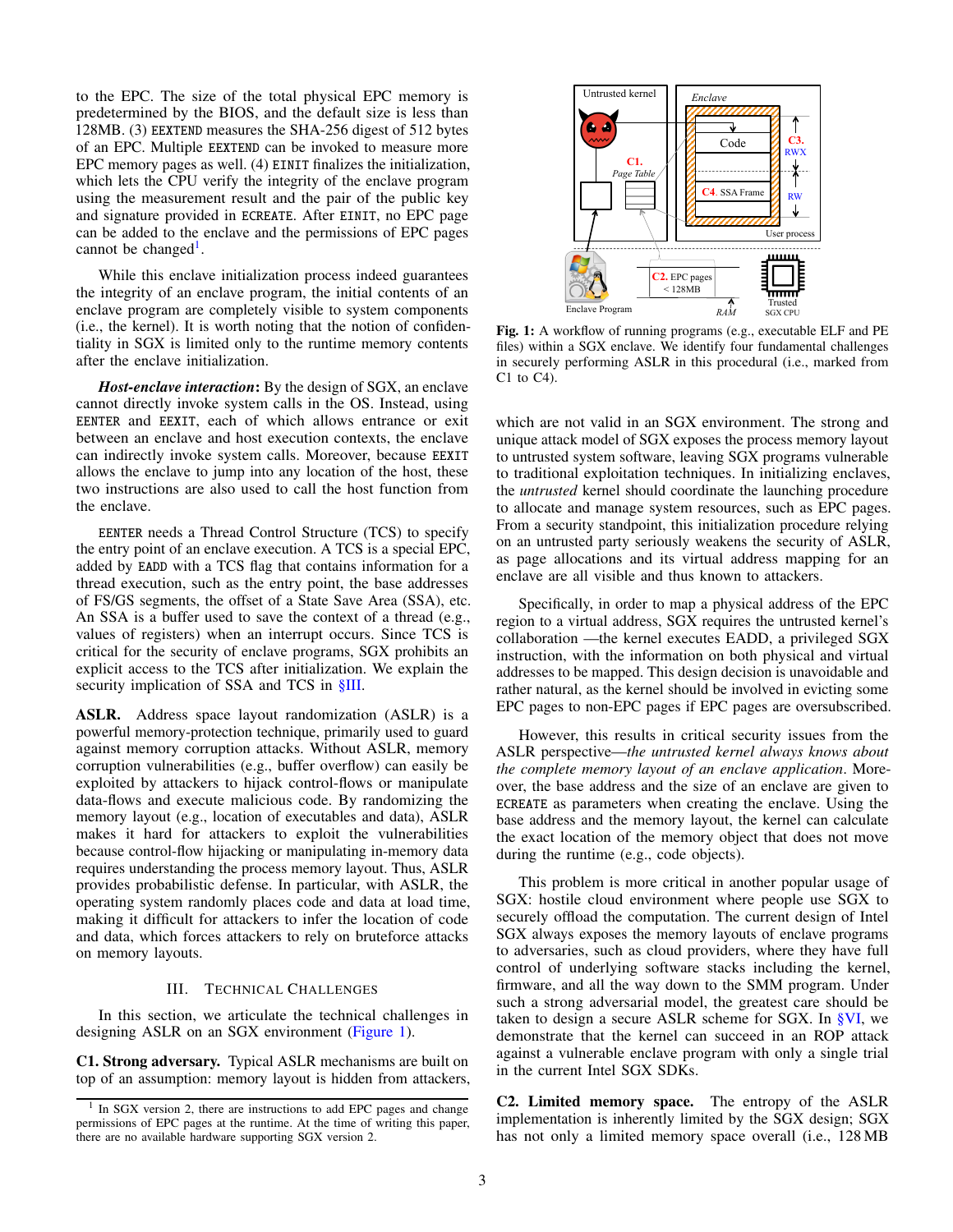EPC [\[29\]](#page-14-1)), but also the allocated physical memory per enclave is very limited (i.e., an order of 10 MB in typical usages). In these situations, an attacker can easily bruteforce the entire search space to bypass ASLR, as long as they can freely try to mount an exploitation. As such, this limited memory space would significantly reduce the entropy (i.e., the amount of randomness) in enclave programs, compared to what we typically expect in a non-SGX environment: for example, ASLR in x86\_64 can utilize the full virtual address space per process (i.e., 48-bit). To address this issue, SGX-Shield takes a finegrained randomization approach to maximize the randomness of memory layouts.

C3. Writable code pages. Dynamic relocation for ASLR makes it difficult to utilize a powerful, comprehensive defense mechanism against control-hijacking attacks: the No-eXecute (NX) bit [\[41\]](#page-14-6), which exclusively grants either an executable or writable permission to individual memory pages. This feature is effective in preventing code-injection attacks because attackers cannot directly jump to execute (i.e., executable) the injected code (i.e., writable).

However, there are some situations where both executable and writable flags need to be set at the same time. Just-In-Time (JIT) compilation is a notable exception, as it first writes the compiled code to the memory and executes after that. A typical way to handle this situation is to disable the NX bit for the corresponding memory pages, which are the apparent target for attackers to place the malicious code.

The key feature of SGX, integrity checking (attestation), has a similar problem; it first has to load the code (i.e., writable) and then execute after the measure (i.e., executable). For this reason, the integrity measurement for SGX is only valid for fixed code and data pages, and it cannot be easily extended to support the dynamically changing pages. Specifically, before launching an enclave (i.e., EENTER), the integrity measurement should be finalized and cannot be changed after that. However, implementing ASLR for an enclave program inherently requires changing the permission bit (from writable to non-writable) of code pages after the initial measurement, in particular, the code sections that need to be relocated. Unfortunately, SGX prohibits changing a permission bit after the initial measurement [\[30\]](#page-14-7). Therefore, code pages have to be both writable and executable to perform a proper relocation for ASLR after the measurement: the relocation takes place within an enclave after EINIT. We confirm that some Windows enclave programs requiring dynamic relocation contain writable and executable pages. In fact, Intel already acknowledged this issue [\[27\]](#page-14-8) and further recommended that the enclave code contain no relocation (i.e., no code randomization after the initialization) to enable the NX feature. To properly guarantee the security of ASLR in SGX programs, we need to carefully rethink the design criteria that are compliant with the SGX environment.

C4. Known, fixed addresses. Worse yet, some data structures in SGX do not allow relocation at all. For example, the State Save Area (SSA) frame in SGX does not allow relocation to arbitrary memory addresses; the SSA frame is dedicated to storing the execution context when handling interrupts in SGX. More precisely, the address of SSA Frame is determined by an OSSA field, the offset from the base address of an enclave to SSA, embedded in the Thread Control Structure (TCS). The TCS is initialized and loaded by the kernel through an EADD instruction and contains information for executing an SGX program, such as the entry point of the enclave, the base addresses of FS/GS segments, the offset of SSA, etc. Since TCS is critical for the security of enclave programs, SGX prohibits an explicit access to the TCS after initialization. After initialization, some fields of the TCS might be updated by the CPU during execution (e.g., saving the execution context to the SSA frame in Asynchronous Enclave Exit), and the fields specifying the location of SSA (i.e., OSSA) cannot be updated. In other words, the virtual address of SSA is always known to the untrusted kernel, and the location of SSA cannot be randomized after initialization.

This leaves potential opportunities for abuse. Let's assume two threads T1 and T2 are running concurrently in an enclave. When T1 temporarily exits an enclave due to an interrupt, its execution context, including all register and values, is saved into the SSA. Then, using T2, an attacker can mount an arbitrary memory write to overwrite the field for the instruction pointer in the SSA frame, thereby hijacking control of the T1 thread. Similarly, with an arbitrary memory read, attackers can infer the complete address space layout by following the pointers and instructions from the initial information found in the SSA frame, similar to just-in-time code reuse [\[57\]](#page-14-9). In SGX-Shield, we isolate all memory accesses to the known yet security-critical data structures in an SGX program.

# IV. DESIGN

<span id="page-3-0"></span>In this section, we present the design of SGX-Shield, which fortifies the security aspect of the ASLR scheme in an SGX environment. In particular, we address all challenges highlighted in [§III.](#page-2-0)

- C1: Strong adversaries. SGX-Shield introduces the concept of a multistage loader, which can hide ASLRrelated security decisions and operations from adversaries  $(**§ IV-B**).$
- C2: Limited memory. SGX-Shield employs a form of fine-grained randomization that is tailored to maximize its entropy on the SGX environment  $(\S IV-C)$ .
- C3: Writable code pages. SGX-Shield implements a software DEP to enforce W⊕X in an enclave's code pages  $(SIV-D)$ .
- C4: Known address space. SGX-Shield incorporates coarse-grained software-fault isolation (SFI) to protect fixed, security-sensitive data structures from arbitrary memory reads and writes [\(§IV-E\)](#page-7-1).

For the rest of this section, we start by describing our threat model  $(\S$ IV-A), and then explain techniques to overcome each challenge in the following subsections: [§IV-B](#page-4-0) shows our multistage loader; [§IV-C](#page-5-0) describes the fine-grained ASLR scheme for SGX; [§IV-D](#page-6-0) explains software DEP; and [§IV-E](#page-7-1) shows our SFI scheme designed for SGX programs. In [§IV-F,](#page-7-2) we introduce performance optimization techniques that we adopt.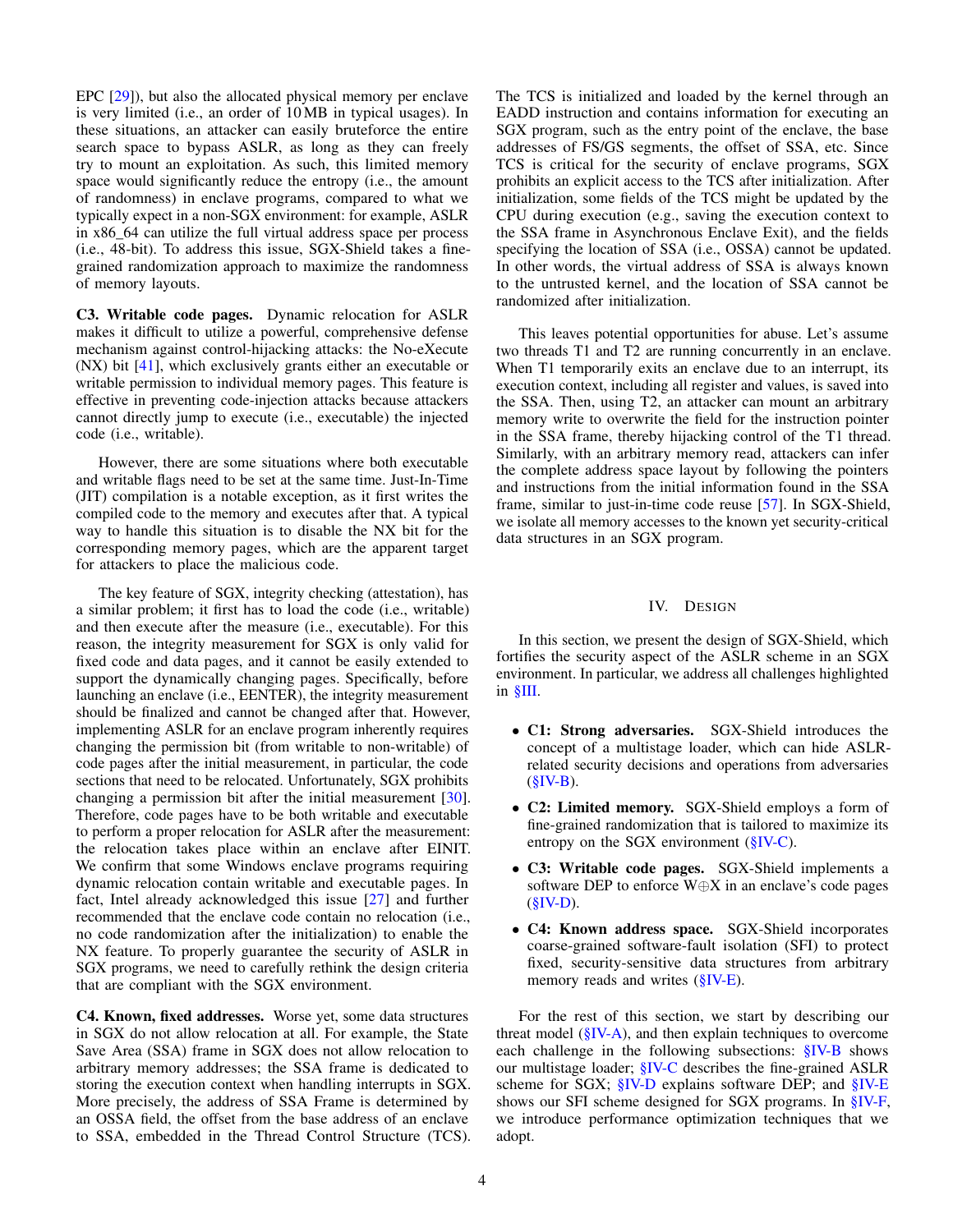<span id="page-4-2"></span>

Fig. 2: Overall workflow of SGX-Shield: 1) the preparation phase builds a SGX binary from the target program's source code; 2) the bootstrapping phase loads the secure in-enclave loader into code pages and the target SGX program into data pages; and 3) the secure in-enclave loading phase finally loads the target SGX program.

## <span id="page-4-1"></span>*A. Threat Model*

SGX-Shield assumes the same attack model as SGX, as our ASLR scheme is designed for SGX programs. Specifically, we assume that only the CPU package with SGX support is trusted and all other hardware components are not. A user runs his or her own target program within an enclave, and all other components in the software stack are not trusted (i.e., other processes, an operating system, and a hypervisor). Our attack model consideration focuses on an attacker who wishes to exploit a vulnerability, a memory corruption vulnerability in particular, in the target program running in the enclave. While completely addressing side-channel issues is not the primary goal of this paper, SGX-Shield provides a barrier to guess the memory layout of an enclave against the attack based on the page fault side-channel (i.e., controlled side-channel) [\[61\]](#page-14-10). We discuss the effectiveness of SGX-Shield against the controlled side-channel attacks in [§VI-A1](#page-8-1) and [§VII.](#page-11-0)

# <span id="page-4-0"></span>*B. Multistage Loader*

To prevent the untrusted kernel from learning the memory layout of an enclave, SGX-Shield performs all ASLR operations within the enclave, taking advantage of its isolated execution. SGX-Shield consists of three phases, as shown in [Figure 2:](#page-4-2) preparation, bootstrapping, and secure in-enclave loading.

First, the preparation phase builds the target SGX program that a user wants to deploy. This built executable contains a secure in-enclave loader in its code section and the target SGX program in its data section, where the secure in-enclave loader will load the target SGX program later. This phase can be carried out anytime before deployment and does not have to be performed on the same SGX machine in which the target program will be run.

Second, in the bootstrapping phase, SGX-Shield performs the first part of multistage loading. The primary role of the bootstrapping phase is to create an enclave and initialize the secure in-enclave loader with the help of the untrusted kernel. Because the memory layout of an enclave is assumed to be

visible to the non-trusted party in this phase, it is designed to make as minimal decisions on resource provisioning as possible and defer all security-sensitive decisions to the secure in-enclave loader. This phase allocates two types of enclave data pages with read and write permissions and code pages with read, write, and execute permissions. The read/write permissions granted to code pages enable the secure in-enclave loader to write the target SGX program into an enclave memory (performing the relocation as well) and then execute it. While this design decision facilitates multistage loading, it ends up having both writable and executable memory pages, similar to the challenge C3 ( $\S$ III). To address this issue,  $\S$ IV-D presents how SGX-Shield removes read and write permissions from these pages using a software-level enforcement.

Finally, the secure in-enclave loader loads the target SGX program into the memory space from its data pages. The secure in-enclave loader randomly picks the base address using the RDRAND instruction, which relies on the non-deterministic on-processor entropy. Then, it loads each section of the target program, where the address of each section is further adjusted independently at random. Before finishing the loading, SGX-Shield resolves all relocation information, which includes global variables, static variables, and the destination of all branches. As a last step, SGX-Shield wipes out the secure in-enclave loader from the memory space, and then jumps to the entry point of the target SGX program to hand over the execution.

Because the target program is loaded within an enclave by the secure in-enclave loader, SGX-Shield completely hides the address space layout information from the untrusted kernel. The random value is directly obtained from the CPU, and all the following computations and decisions for ASLR of the target program are performed inside the enclave.

It is worth noting that our multistage loading scheme is fully compatible with SGX's attestation scheme. At the moment a measurement for an enclave is finalized by an EINIT instruction (i.e., between the bootstrapping and secure in-enclave loading phase), all required resources for SGX-Shield are finalized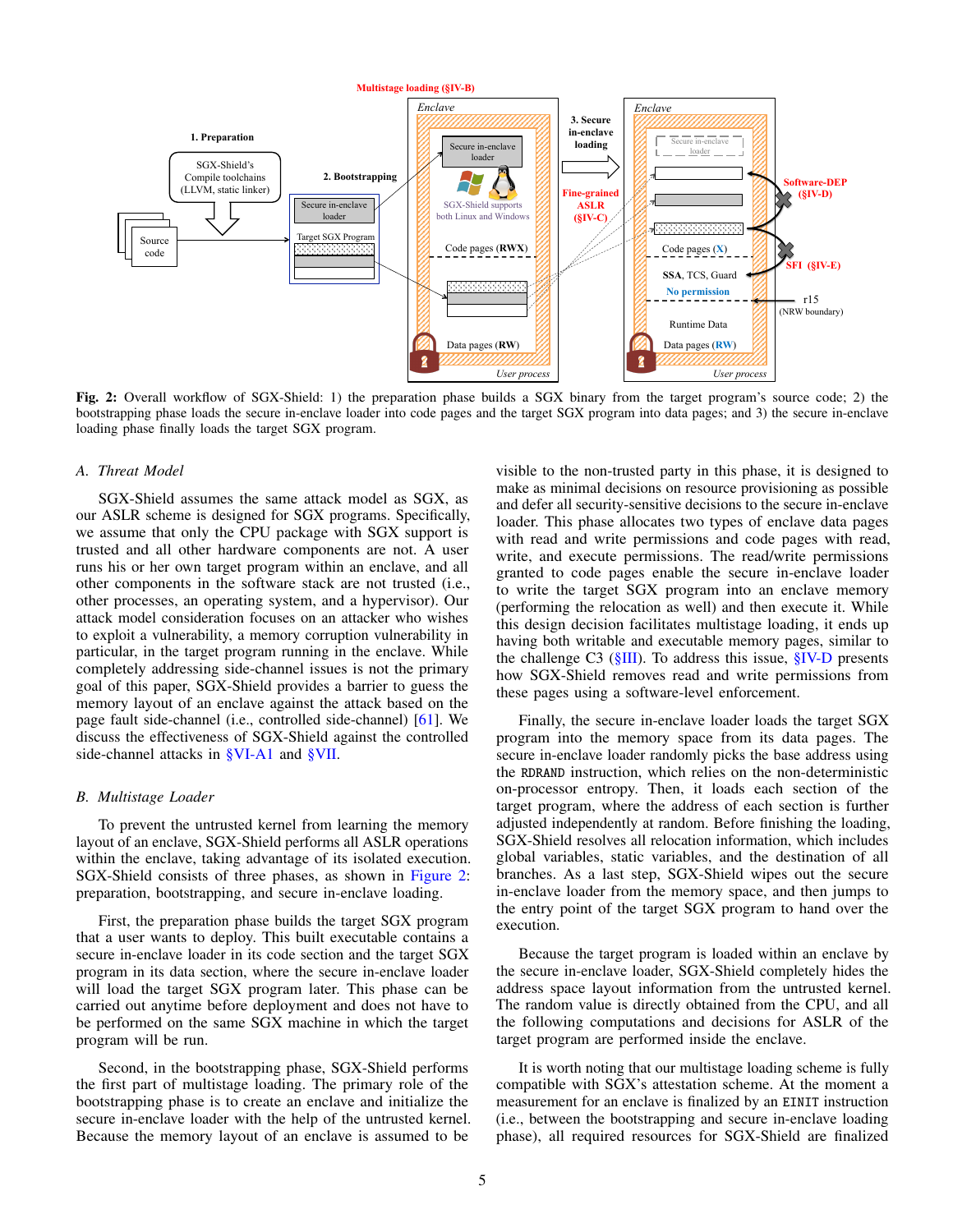<span id="page-5-1"></span>

Fig. 3: Fine-grained ASLR scheme based on a randomization unit. jg A<sup>∗</sup> and jmp c<sup>∗</sup> represent the relocated instructions of jg A and jmp C, respectively. The preparation phase instruments an unconditional branch (i.e., jmp C) next to a conditional branch (i.e., jg A). As a result, during a secure in-enclave loading phase, the following unit (i.e., RU C) can be randomly placed independently to the location of the instrumented unit (i.e., RU B) by resolving relocation.

and fully measured. Thus, from the perspective of performing attestation, SGX-Shield is the same as typical SGX programs— SGX-Shield simply runs code, the secure in-enclave loader, with data, the target SGX program. Specifically, all memory pages for SGX-Shield including the secure in-enclave loader in code pages and the target SGX program in data pages are added to EPC pages and extended for measurement through EADD and EEXTEND, respectively.

# <span id="page-5-0"></span>*C. Fine-grained Randomization for Enclaves*

SGX-Shield employs fine-grained randomization schemes [\[13,](#page-13-4) [23,](#page-13-5) [24,](#page-13-6) [32,](#page-14-11) [45,](#page-14-12) [59\]](#page-14-13) to maximize the ASLR entropy. In the following, we describe how SGX-Shield is designed to randomize the memory space layout across three phases.

Preparation. To enable fine-grained ASLR for code, SGX-Shield relocates code at smaller granularity, called a randomization unit. Randomization units are of fixed size that can be configured. Our implementation supports 32- and 64 byte units. SGX-Shield modifies commodity compilation and linkage procedures because they support only simple modulelevel (i.e., section-level) randomization. During the compilation, SGX-Shield ensures that the terminating instructions of randomization units are not fall-through cases. This is because fall-through assumes that randomization units are placed consecutively, which is not true when they are relocated for ASLR. Thus, for each fall-through case, SGX-Shield appends an unconditional branch instruction that points to the entry point of the next randomization unit (i.e., the randomization unit pointed to by the fall-through case).

For example, as shown in [Figure 3,](#page-5-1) right after the conditional branch instruction (i.e., jg A), an unconditional branch instruction (i.e., jmp C) is added, allowing RU C to be randomly relocated independently to the location of RU B. Note that this instrumentation pass cannot be done naively at the intermediate language (IR) level. Even when IR does not have conditional branch instructions with fall-through features (e.g., LLVM IR), the compiler backend may automatically introduce this. For example, the Intel x86-64 architecture always uses fall-through with conditional branch instructions.

Finally, the size of the randomization unit introduces a trade-off between security and performance. When the size of the randomization is small, there will be more candidate slots to place the randomization unit, increasing the entropy of ASLR at the cost of more frequent branching and decreased spatial locality. We evaluate this trade-off in [§VI.](#page-8-0)

Stage 1: Bootstrapping. We let the loading scheme in the bootstrapping phase over-estimate the memory space required to load the target program, as this size is directly related to the ASLR entropy. Strong adversaries, including the untrusted kernel, always know of ranges of truly active memory space. Thus, unlike traditional ASLR settings where an attacker needs to bruteforce the entire virtual address space, the strong adversary needs to bruteforce only a small space based on her/his prior-knowledge. To this end, we over-estimate both code and data pages, where both are configured as 32 MB in the current version of SGX-Shield.

Stage 2: Secure in-enclave loading. Using the target SGX program in data pages, the secure in-enclave loader starts to place each randomization unit into previously allocated memory spaces. SGX-Shield fully utilizes over-estimated memory space, reserved for loading the target program, to randomly scatter each randomization unit, which in turn maximizes the ASLR entropy. SGX-Shield randomizes all data objects as well, which includes stack, heap, and global variables. Specifically, SGX-Shield performs the following steps: (1) for a stack area, SGX-Shield picks the random base address and reserves continuous memory space from this base; (2) for a heap area, it randomly picks k memory pools from the rest of the data pages, where the size of each memory pool is configurable (i.e., 1 MB in the current version of SGX-Shield); (3) global and static variables are randomly placed into the rest of the data pages.

Since SGX-Shield randomizes all code and data objects, all references to memory objects including the absolute address and the PC-relative address must be determined after placing them. The secure in-enclave loader conducts the relocation for all memory objects after loading them. For example, as shown in [Figure 3,](#page-5-1) instructions jg A and jmp C are relocated to correctly point to the shuffled locations for randomization units A and B, respectively.

Considering controlled side-channel attacks [\[61\]](#page-14-10), our design also randomizes control-flow dependencies upon data values during the secure in-enclave loading phase. More precisely, the secure in-enclave loader randomizes the order of loading and relocation so that simply observing memory access patterns at page granularity would not leak information on which data or code is being loaded or relocated. Actual runtime behaviors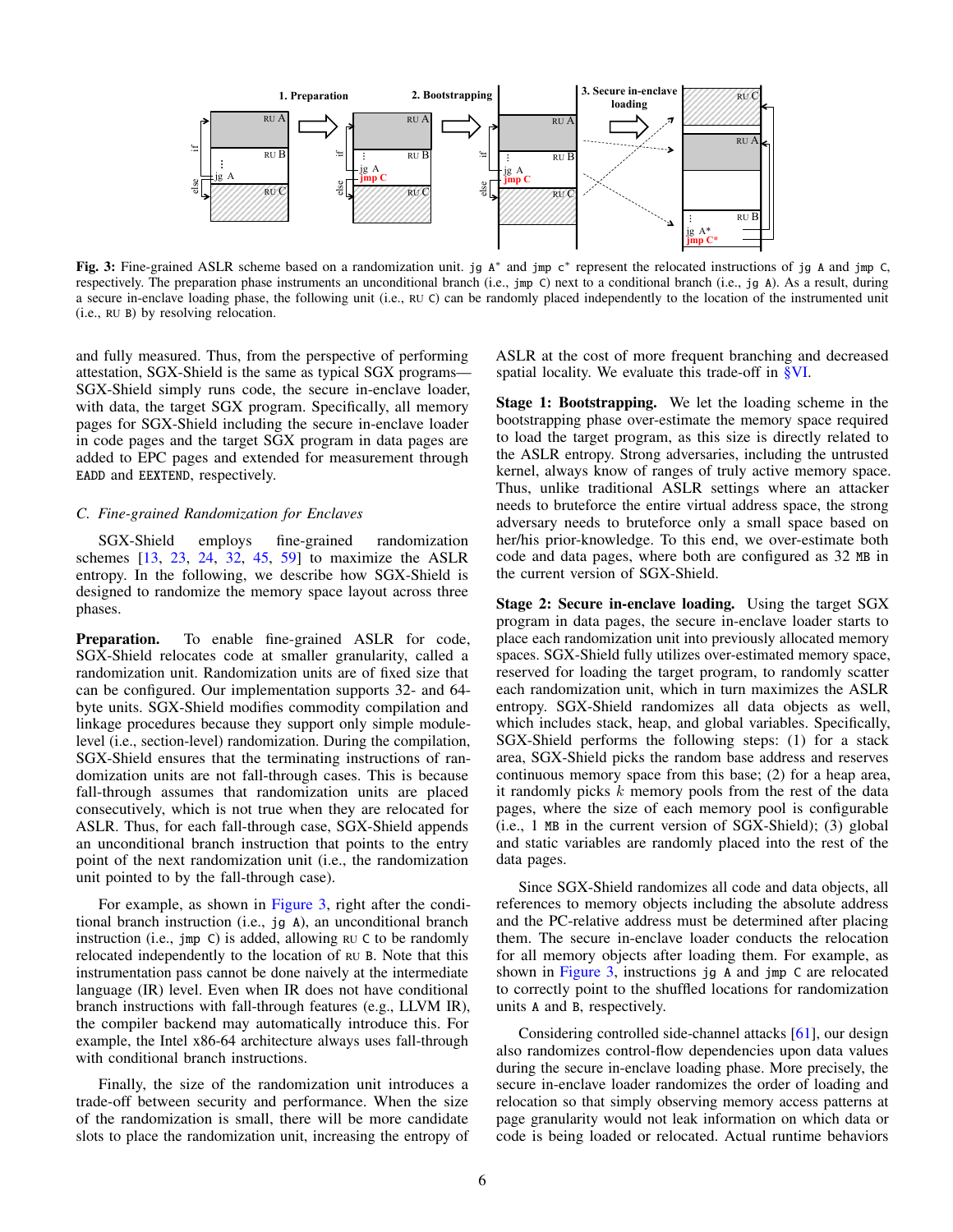<span id="page-6-1"></span>

(a) Intel SGX SDK

(b) SGX-Shield

Fig. 4: Runtime memory layouts of an enclave under Intel SGX SDK and SGX-Shield. Both are taken by running Windows 10, but they are similar to those for Linux. After going through secure in-enclave loading phase, SGX-Shield randomizes all code and data pages to maximize the entropy aspects of ASLR as well as implementing software-DEP and SFI.

of the target program might be vulnerable, however, and we describe and evaluate more details of this aspect in [§VI-A1](#page-8-1) and [§VII.](#page-11-0)

#### <span id="page-6-0"></span>*D. Software DEP in Enclaves*

As noted in [§IV-C,](#page-5-0) the multistage loading scheme of SGX-Shield leaves code pages both writable and executable. In this subsection, we describe how SGX-Shield removes read and write permissions from code pages by using software-based DEP. Specifically, code pages are granted not only execution but also read and write permissions. As such, SGX-Shield eliminates read and write permissions on code pages once the secure in-enclave loading is finished (i.e., after the target program is randomly mapped to the memory). The key idea behind this is enforcing the *NRW boundary* (i.e., Non Readable and Writable boundary), which is a virtual barrier between code and data pages (See [Figure 4\)](#page-6-1). SGX-Shield guarantees this by (1) shepherding all memory access instructions and (2) ensuring only aligned control transfers are made.

Shepherding memory access. In general, there are two types of memory access instructions: (1) explicit memory accessing instructions (e.g., mov, inc, add instructions with memory operands in x86) and (2) stack accessing instructions (e.g., implicit stack pointer adjusting instructions including push, pop, call, ret, etc., or explicit stack pointer adjusting instructions including sub, add, etc. with a stack register operand).

In order to prevent read or write attempts through the first type of instruction, SGX-Shield makes sure that a memory address to be accessed is always higher than the NRW boundary (i.e., the operand should not point to code pages). To avoid extra memory dereferences and thus optimize the performance, SGX-Shield reserves the register r15 to hold the NRW boundary, which is initialized by the secure in-enclave loader before executing the target program. To minimize the

<span id="page-6-2"></span>

Fig. 5: Instrumenting explicit memory access instructions to enforce non-writable code. Since the instruction tries to write to where rdx points, SGX-Shield enforces that rdx always points to the location higher than the NRW-boundary. r15 is initialized to hold the NRW boundary value by the secure in-enclave loader. It is assumed that r13 is an available register (or spilled beforehand) and thus used as a temporary register.

number of instrumented instructions, we transform the original instruction such that it accesses memory using a positive offset from the NRW boundary. We then enforce that the maximum positive offset is smaller than  $2^{32} - 1$  to ensure that the instruction never accesses memory beyond the NRW boundary.

[Figure 5](#page-6-2) shows how an mov instruction that writes to address rdx+0x10 is instrumented. SGX-Shield enforces that rdx+0x10 is always higher than r15. For this, it first moves the value of rdx+0x10 to r13 (line 7), subtracts it from r15 (line 8), and clears high 32-bits of r13 (line9). After this point, if rdx+0x10  $\geq$  r15, r13 will hold the positive offset from the NRW boundary, and the next instruction (line 10) performs the memory write operation as intended. Otherwise, if  $rdx+0x10 \le r15$ , r13 will hold the AND-masked value (line 9) because a subtraction in line 8 results in a negative value (i.e., the most-significant bit is set). Therefore, this offense is properly guarded, as it does not overwrite the code page under SGX-Shield.

To enforce non-writable code pages on stack accessing instructions, SGX-Shield makes sure that a stack pointer (i.e.,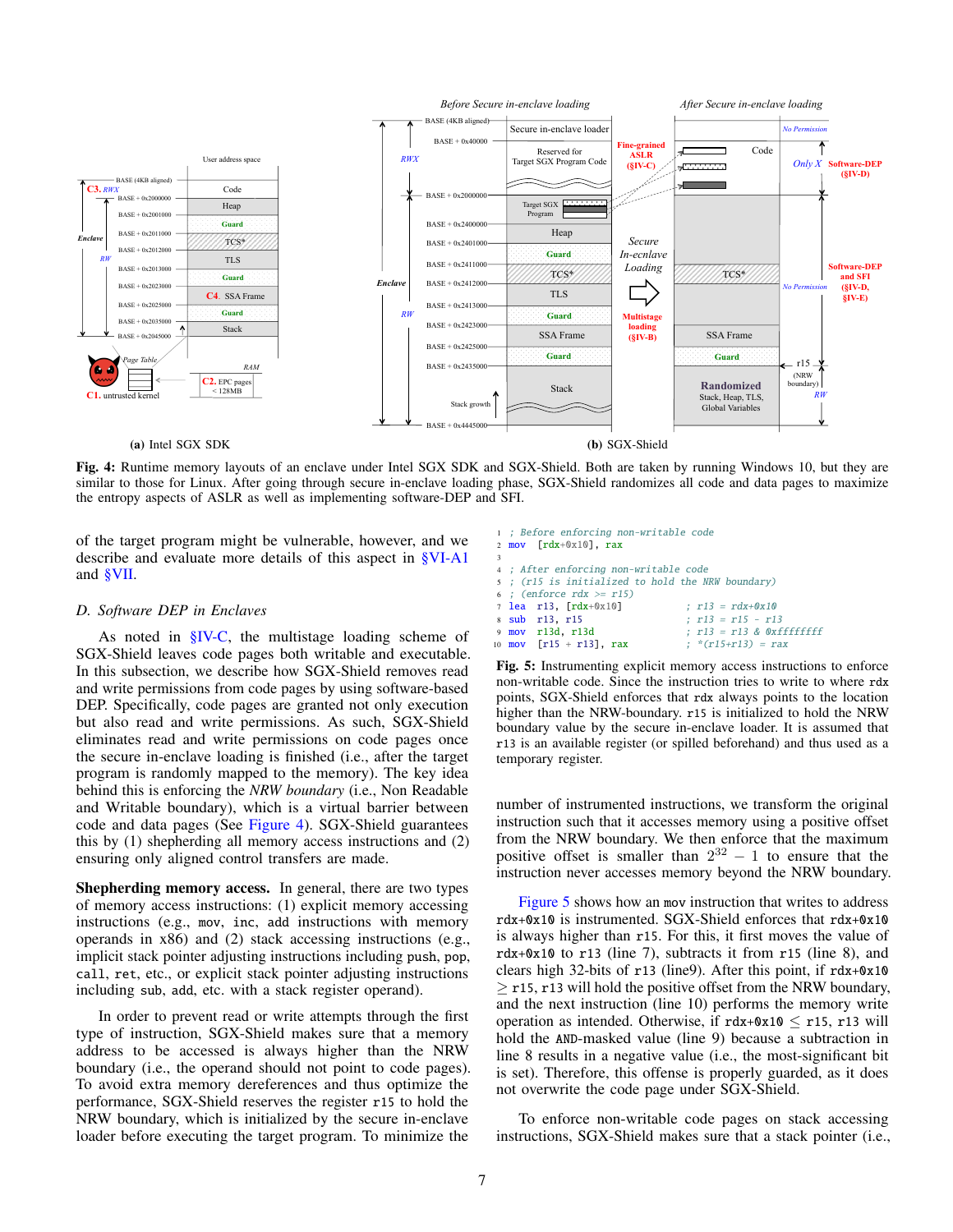```
1 ; Before enforcing non-writable code
2 sub rsp, 0x40
3
4 ; After enforcing non-writable code
5 ; (r15 is initialized to hold the NRW boundary)
6 ; (enforce rsp \geq r15)
7 sub rsp, r15 ; rsp = rsp - r15
8 sub rsp, 0x40 ; rsp = rsp - 0x409 mov esp, esp \Rightarrow ; rsp = rsp \& 0xfffffffff10 lea rsp, [rsp + r15] ; rsp = rsp + r15
```
Fig. 6: Instrumenting stack access instructions to enforce non-writable code. Since a value of rsp is changing, SGX-Shield enforces that rsp  $\geq$  NRW-boundary always holds.

```
1 ; Before enforcing aligned indirected branch
2 jmp rax
3
4 ; After enforcing aligned indirected branch
5 ; (enforce rax % [random unit size] = 0)<br>6 and rax, \frac{1}{2} - \frac{1}{2} ; rax = rax && 0.
                            ; rax = rax && 0xfffffffffffffffe0
7 jmp rax ; jump to the address pointed by rax
```
Fig. 7: Instrumenting indirect branches to enforce aligned jumps. This makes sure that there is no branch to an offset in the middle of bundled instructions, i.e., bypassing the enforcement of the non-writable code.

rsp) never points to code pages. To handle instructions that adjust stack pointers implicitly, we simply map a guard page (i.e., no permission is granted) at the top and bottom of the stack area. Because these instructions shift the stack pointer with a small fixed offset and access the stack, the guard page would always be hit if any of them accesses beyond the legitimate stack range. Note, this guarded page scheme on stack instructions optimizes the performance of SGX-Shield. This is because conceptually it replaces a large number of instrumented instructions with two guarded memory pages along with retrofitting the existing exception handling mechanism. In the case of instructions explicitly adjusting stack pointers, SGX-Shield explicitly instruments them, as shown in [Figure 6.](#page-7-3) This is similar to our instrumentation techniques for explicit memory accesses in that both of them compute the positive offset values from the NRW-boundary.

Ensuring aligned control transfer. Because x86 and x86- 64 ISA have variable length instructions, code alignment is critical; unexpected instructions can be executed when alignment is broken. This would violate our enforcement on memory accesses, as these instructions would perform memory accesses not guarded by SGX-Shield. SGX-Shield resolves this issue by restricting the control transfers only to the entry point of the randomization unit. As a result, it enforces that there is only one way to decode instructions, ensuring that only shepherded memory access takes place. This enforcement is performed for all control transfer instructions, including indirect branches as well as return instructions. In the case of indirect branches, masking operations are added as shown in [Figure 7](#page-7-4) so that the destination only points to one of the randomization unit's entry points. In the case of a return instruction, it is first replaced with equivalent instructions, pop reg and jmp reg, where reg can be any available register. Then, the latter jmp instruction is instrumented as it is done for indirect branch instructions. Finally, to enable efficient masking on control transfer, our implementation aligns the randomization unit to its size (i.e., if the size of a randomization unit is 32-bytes, an entry point address of a randomization unit ends with five zero bits).

#### <span id="page-7-1"></span>*E. Isolating Access to Security-Critical Data*

By its design, SGX places the page for the State Save Area (SSA) at a known location and does not permit its relocation, as described in C4 ([§III\)](#page-2-0). In order to prevent attackers from abusing this non-randomizable data location, SGX-Shield implements software fault isolation (SFI) to isolate SSA. In particular, since we already mark the memory page for SSA as non-executable, we prevent the target enclave program from reading or writing to SSA.

We found that SGX-Shield can easily retrofit its software data execution prevention (DEP) mechanism [\(§IV-D\)](#page-6-0) to achieve this requirement. Our software DEP mechanism ensures that no read or write accesses are permitted to pages lower than the NRW boundary. Therefore, as shown in [§IV-D,](#page-6-0) we place SSA below the NRW boundary, thereby isolating SSA from being read or written.

#### <span id="page-7-2"></span>*F. Performance Optimization*

A general goal of our optimization is to reduce the number of checks while preserving the same security guarantees, as the checks instrumented by SGX-Shield directly impact runtime performance. In particular, we focus on two types of checks, both of which were identified as major performance bottlenecks during our preliminary performance evaluation: (1) masking operations onto memory read/write instructions for software-DEP ( $\S$ IV-D) and (2) a jump operation replacing fall-through cases for randomization units  $(\S IV-C)$ .

First, we remove redundant masking operations within a loop. More precisely, we observed that the target address of a memory read or write instruction within a loop either reuses the same address or simply increases through the loop counter, for example, functions manipulating string or buffer (e.g., memset, memcpy, memmove) loops over a buffer using a pointer convoluted with a loop counter. Therefore, we develop a simple loop analysis considering data dependency, which identifies a range of addresses referenced inside. Next, if such a range can be found conservatively, then we replace masking operations inside a loop with two masking operations outside a loop — masking only on the minimum and maximum address value before entering the loop. It is worth noting that this replacement has to be performed in the same randomization unit or more strict control-flow integrity has to be given to this randomization unit. Otherwise, an adversary may jump into the randomization unit, which allows avoiding masking operations before executing memory read/write instructions.

Second, we also minimize the number of fall-through cases if possible. Specifically, we instructed the compiler to avoid emitting jump or switch tables, as we observed that these were a major source of conditional jumps, which results in a huge number of fall-through cases.

#### V. IMPLEMENTATION

<span id="page-7-0"></span>SGX-Shield consists of 23,068 lines of code (see [Table II\)](#page-8-2), where 2,753 lines of code contributes to the secure in-enclave loader that is running within an enclave. We implement secure in-enclave loaders (i.e., dynamic loaders) for both Linux and Windows, where the ELF format is used to build an enclave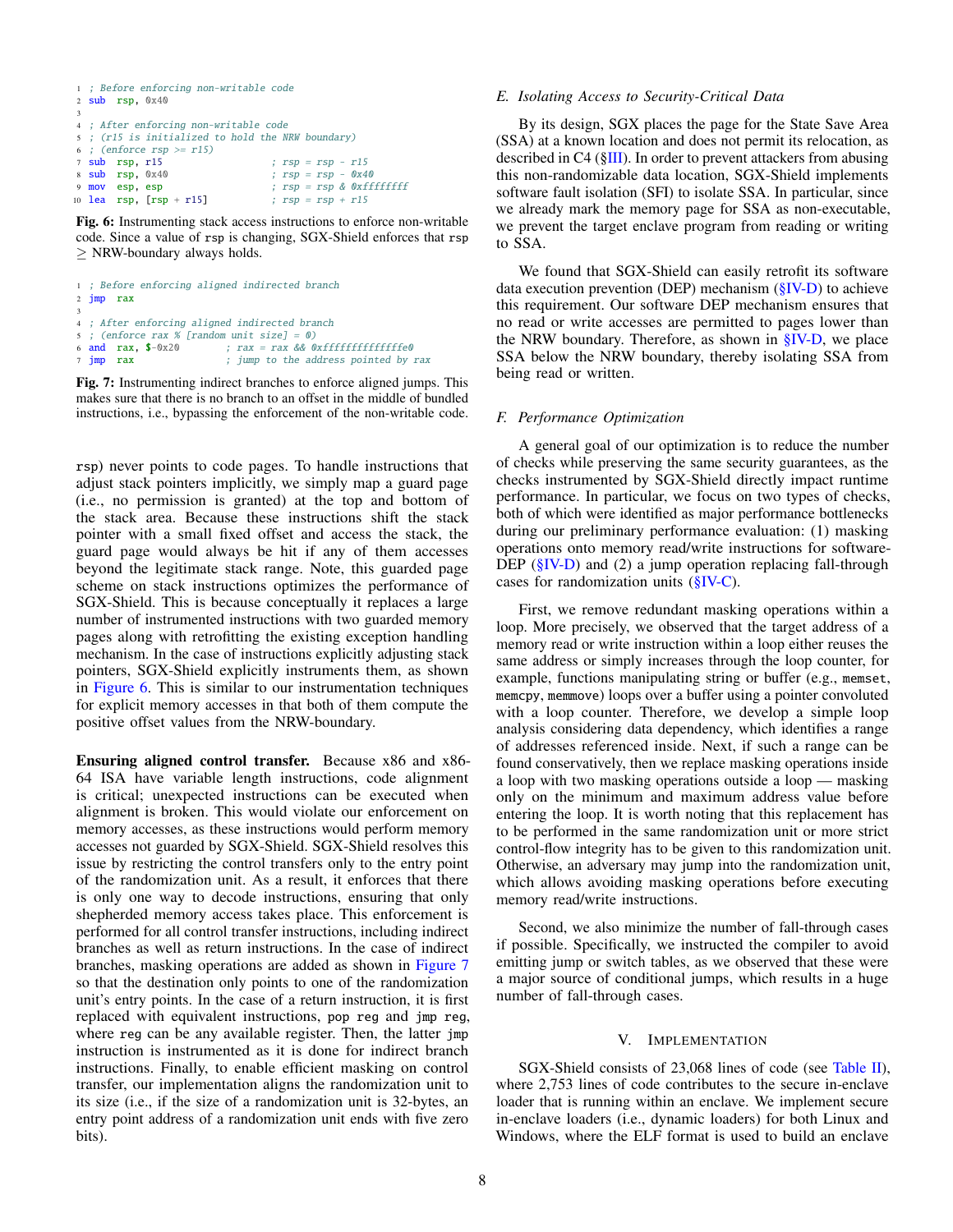<span id="page-8-2"></span>

|                                         | # of Files | LoC.   | <b>Base Framework</b> |  |  |  |
|-----------------------------------------|------------|--------|-----------------------|--|--|--|
| Preparation                             | 13         | 2.304  | <b>LLVM</b> Backend   |  |  |  |
| Bootstrapping*                          | 19         | 1.625  | Intel SGX SDK         |  |  |  |
| Secure in-enclave loader*               | 15         | 2.753  | Intel SGX SDK         |  |  |  |
| Windows version                         | 12         | 3.514  | Intel SGX SDK         |  |  |  |
| Others                                  | 71         | 12.872 |                       |  |  |  |
| Total                                   | 130        | 23,068 |                       |  |  |  |
| * indicates Linux version of SGX-Shield |            |        |                       |  |  |  |

TABLE II: The implementation complexity of SGX-Shield. We implement the preparation based on LLVM 4.0. We implement the runtime supports (i.e., bootstrapping and secure in-enclave loader) both in Linux and Windows.

program<sup>[2](#page-8-3)</sup>. Once the enclave program is compiled as an ELF format, we can run it regardless of the platform.

Preparation. The preparation phase includes an LLVM compiler 4.0, a static linker, and a sign tool of Intel SGX SDK for Linux. By modifying the backend of LLVM [\[6\]](#page-13-7), we insert two kinds of instructions: (1) unconditional jump instructions (instead of fallthrough) at the end of randomization units and (2) instructions to enforce the software-DEP (i.e., masking the target memory address to access). In addition, the LLVM emits each randomization unit as a symbol. The finegrained symbol information is used in the secure in-enclave loading. The software-DEP currently enforces only the memory write protection. To prevent reading the code, the code page is added as writable and executable, but not readable, through EADD. As the relocation does not read the code, non-readable code pages do not cause faults.

The current version of SGX-Shield supports only static linking. We implement a static linker from scratch. While linking relocatables generated by the LLVM, it keeps the fine-grained symbol and relocation information for the fine-grained ASLR. We modify Intel SGX SDK for Linux to provide the enclave program with sufficient code and data pages for shuffling. We embed the binary of enclave program into the binary of secure in-enclave loader as a section using the objcopy command. Since the source code for Intel SGX SDK for Windows is not available, we implement a PE editor that adds dummy memory sections to the secure in-enclave loader to provide enough code and data regions.

Bootstrapping. The bootstrapping simply creates an enclave and loads the secure in-enclave loader to the enclave. We implemented a simple program that conducts the bootstrapping in both Linux and Windows.

Secure in-enclave loader. The secure in-enclave loader is a dynamic loader that conducts the randomization unitlevel memory object loading and relocations. It resolves the relocation information for all the memory references including the absolute addresses and the PC-relative addresses. We implemented these from scratch and made a best effort to reduce the size of the trusted computing base. In the current version, the core part (i.e., parsing the ELF file, randomly loading, and relocation) is written in a single C file with 384 LoC.

<span id="page-8-5"></span>

| $1$ ; gadget #1 |  |  |                                                    |  |  |  |
|-----------------|--|--|----------------------------------------------------|--|--|--|
| 2 pop rdi       |  |  | ; src. of memcpy(), the address in enclave to leak |  |  |  |
| 3 pop rsi       |  |  | ; dst. of memcpy(), the address in host            |  |  |  |
| 4 ret           |  |  | ; jump to gadget2                                  |  |  |  |
|                 |  |  |                                                    |  |  |  |
| 6: qadget #2    |  |  |                                                    |  |  |  |
| 7 pop rdx       |  |  | : len. of memory()                                 |  |  |  |
| 8 ret           |  |  | ; jump to memcpy()                                 |  |  |  |

Fig. 8: Gadgets for CFI-bypassing ROP. The attacker needs to correctly guess four address values to launch a successful attack: the address of gadget #1, gadget #2, and memcpy(), and the address in the enclave to leak (i.e., rdi). We assume that an attacker already knows the implementation details of memcpy() in that rsi, rdi, and rdx were used for corresponding function parameters.

Windows version. In order to support Windows enclave programs, we implemented a separate PE editor, bootstrapping program, and secure in-enclave loader. The PE editor embeds dummy sections in the secure in-enclave loader to reserve enough code and data pages. The bootstrapping program and the secure in-enclave loader for Windows are almost the same as those for Linux, but we only solve the compatibility issues, including type definitions and system calls.

Others. The rest of the components of SGX-Shield are libraries used by an enclave program and debugging tools. We port musl-libc  $\begin{bmatrix} 5 \end{bmatrix}$  as a libc and mbedTLS  $\begin{bmatrix} 4 \end{bmatrix}$  as a TLS library to SGX-Shield. Since libc code often invokes system calls, we replace those system calls to trampolines/springboards.

# VI. EVALUATION

<span id="page-8-0"></span>In this section, we evaluate SGX-Shield by answering the following questions:

- 1) How effectively does SGX-Shield defend against various types of memory-based attacks [\(§VI-A1\)](#page-8-1)?
- 2) How much randomness does SGX-Shield show in its address space layouts [\(§VI-A2\)](#page-9-0)?
- 3) How much performance overhead would SGX-Shield impose in running the micro-benchmarks [\(§VI-B1\)](#page-10-0)?
- 4) How much performance overhead would SGX-Shield impose in running typical workloads for SGX [\(§VI-B2\)](#page-11-1)?

Experimental setup. All our experiments were conducted on Intel(R) Core(TM) i7-6700 CPU @ 3.40GHz (Skylake with 8MB cache) with 32GB RAM. We ran Ubuntu 14.04 with Linux  $3.19$  $3.19$  64-bits<sup>3</sup>, and installed Intel SGX SDK and device drivers released by Intel  $[28]$ . In the entropy analysis  $(\frac{8}{14}VI-A2)$  and the micro-benchmark ( $\frac{\text{SVI-B1}}{\text{SVI-B1}}$ ), we used nbench [\[2\]](#page-13-10) benchmark suites.

# *A. Security Evaluation*

This subsection evaluates how many security guarantees are offered by SGX-Shield. We first evaluate the practical security aspects of SGX-Shield by measuring the possibility of successful memory corruption-based attacks [\(§VI-A1\)](#page-8-1). Then, we evaluate the theoretical and general security aspects of SGX-Shield by measuring the entropy [\(§VI-A2\)](#page-9-0).

<span id="page-8-3"></span><sup>&</sup>lt;sup>2</sup> In Windows, the secure in-enclave loader is compiled as a PE format, but it loads the ELF format executable.

<span id="page-8-4"></span><span id="page-8-1"></span><sup>&</sup>lt;sup>3</sup> We also performed the same evaluation in the Windows version of SGX-Shield. While the result is almost same, we do not show it in this paper because of the page limitation.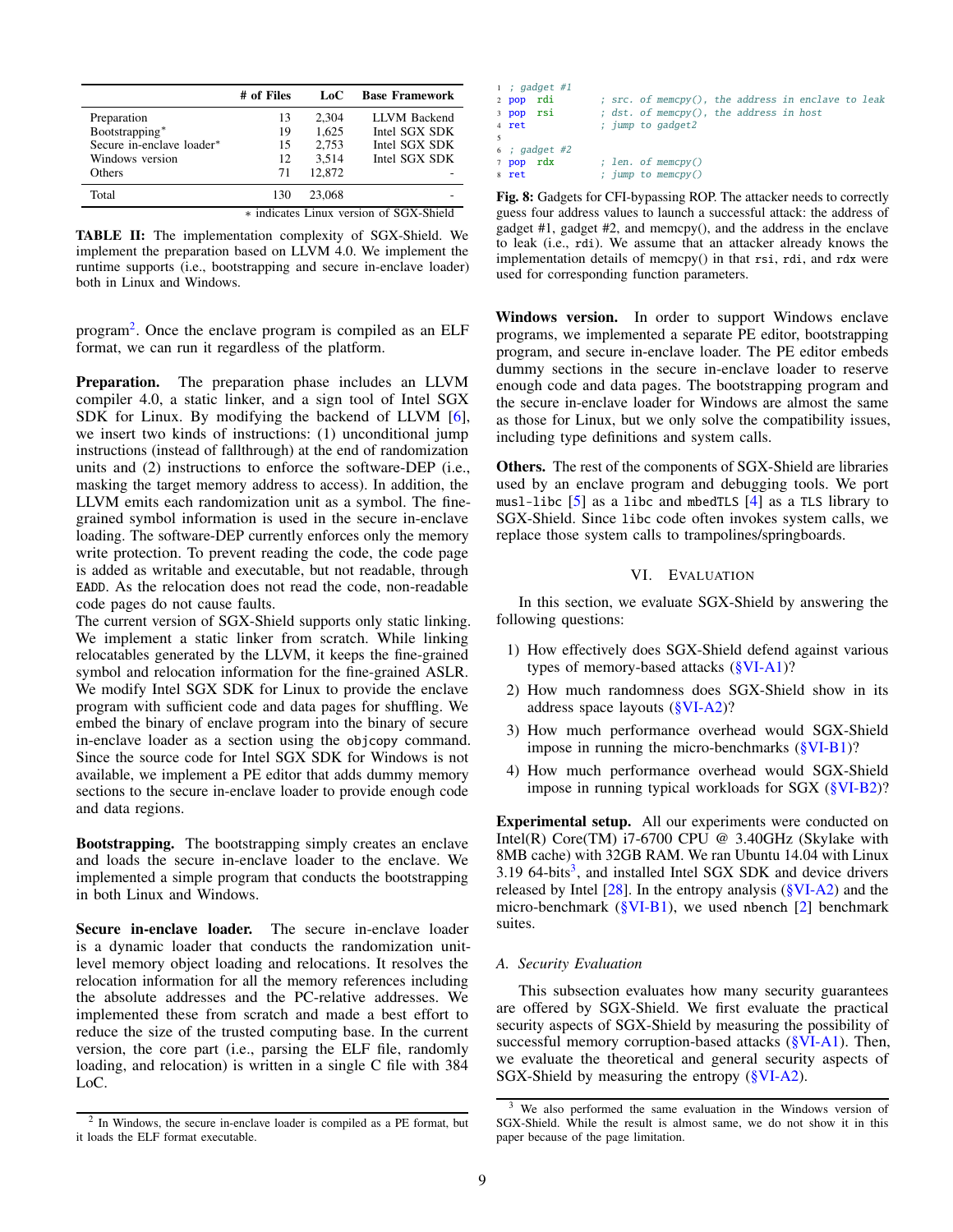<span id="page-9-1"></span>

|                                           |                                                                              | <b>Exploitation technique</b>                                                |                                                                               |  |  |  |  |
|-------------------------------------------|------------------------------------------------------------------------------|------------------------------------------------------------------------------|-------------------------------------------------------------------------------|--|--|--|--|
| Attack model                              | Ret-to-func                                                                  | ROP                                                                          | <b>CFI-bypassing ROP</b>                                                      |  |  |  |  |
| Remote<br>Passive kernel<br>Active kernel | $0/2^{14}$ (48-bits)<br>$2^{14}/2^{14}$ (0-bits)<br>$2^{14}/2^{14}$ (0-bits) | $0/2^{14}$ (88-bits)<br>$2^{14}/2^{14}$ (0-bits)<br>$2^{14}/2^{14}$ (0-bits) | $0/2^{14}$ (108-bits)<br>$2^{14}/2^{14}$ (0-bits)<br>$2^{14}/2^{14}$ (0-bits) |  |  |  |  |
| (a) Intel SGX SDK (baseline)              |                                                                              |                                                                              |                                                                               |  |  |  |  |
| <b>Exploitation technique</b>             |                                                                              |                                                                              |                                                                               |  |  |  |  |

| Attack model                              | Ret-to-func                                                           | <b>ROP</b>                                                           | <b>CFI-bypassing ROP</b>                                              |
|-------------------------------------------|-----------------------------------------------------------------------|----------------------------------------------------------------------|-----------------------------------------------------------------------|
| Remote<br>Passive kernel<br>Active kernel | $0/2^{14}$ (48-bits)<br>$0/2^{14}$ (20-bits)<br>$148/2^{14}$ (7-bits) | $0/2^{14}$ (88-bits)<br>$0/2^{14}$ (60-bits)<br>$0/2^{14}$ (21-bits) | $0/2^{14}$ (108-bits)<br>$0/2^{14}$ (80-bits)<br>$0/2^{14}$ (28-bits) |

|  | (b) SGX-Shield |  |
|--|----------------|--|
|--|----------------|--|

TABLE III: Security effectiveness of SGX-Shield against memory corruption-based attacks. For each attack model, we launched  $2^{14}$ attacks to the vulnerable enclave program running with either the current Intel SGX SDK or SGX-Shield. In each cell, x/y (z-bits) denotes the following:  $x -$  the number of successful attacks;  $y -$  the total number of attacks we tried; and z - the theoretical number of bits that the attack needs to bruteforce.

*1) Effectiveness against Memory Corruption Attacks:* In order to see how effective SGX-Shield is in stopping memory corruption-based attacks, we launched an attack against a vulnerable enclave program while running either Intel SGX SDKs and SGX-Shield. We assume following the three attack models in which each has different prior-knowledge on memory address layouts according to their inherent runtime constraints: (1) a remote attack, which launches an attack through network sockets serviced by a vulnerable enclave program. This model is a blind attack (i.e., it knows nothing related to the address layouts); (2) a passive kernel attack, which has the privilege of an underlying operating system but does not intervene a page fault handling mechanism. Since the kernel executes EEINIT and EADD, this attack model has information on the base address and the size of an enclave; (3) an active kernel attack, which not only has the privilege of an underlying operating system but also actively intervenes the page fault handling mechanism. The active intervention on the page fault follows the controlled side-channel attack  $[61]$ , which grants additional information on which memory page is being accessed by an enclave program (more details are discussed in [§VII\)](#page-11-0).

In order to focus on ASLR-related issues, we wrote an easily exploitable victim program with a simple stack-overflow vulnerability. Then, for each attack model, we run the following four exploitation techniques, where each imposes different difficulties in guessing address values: (1) return-to-function, which requires inferring a single address value (i.e., a function address); (2) ROP, which requires three ROP gadgets (i.e., need to infer three address values). The gadgets are the same as the ones in RIPE benchmark [\[60\]](#page-14-14), but we replaced call with syscall to work in an SGX environment; (3) CFI-bypassing ROP, which requires four ROP gadgets (i.e., need to infer four address values as shown in [Figure 8\)](#page-8-5). This CFI-bypassing ROP manipulates only the data flow, so it would not be detected by CFI techniques [\[7\]](#page-13-2) but requires more gadgets than non-CFIbypassing ROP.

As expected, the current Intel SGX SDK was effective against a remote attack model, but ineffective against passive and active attack models. As shown in [Table III,](#page-9-1) in the case

<span id="page-9-2"></span>

|                                |                | <b>SGX-Shield</b> |                  |                  |                              | <b>Stack</b>     | Heap             | Global           |
|--------------------------------|----------------|-------------------|------------------|------------------|------------------------------|------------------|------------------|------------------|
|                                | <b>SGX SDK</b> | <b>RU-64</b>      | <b>RU-32</b>     | $H^{\text{Rel}}$ | <b>SGX SDK</b><br>SGX-Shield | 0.0<br>0.9886    | 0.0<br>0.9995    | 0.0<br>0.9967    |
| $H^{\rm Rel}$<br>$H^{\rm Abs}$ | 0.0<br>0.9869  | 0.9989<br>0.9999  | 0.9993<br>0.9999 | $H^{\rm Abs}$    | <b>SGX SDK</b><br>SGX-Shield | 0.9869<br>1.0000 | 0.9869<br>1.0000 | 0.9869<br>1.0000 |
| (a) Code pages                 |                |                   |                  | (b) Data pages   |                              |                  |                  |                  |

TABLE IV: The ASLR entropy on code and data pages while running the nbench binary 1,800 times. The higher entropy value indicates more randomness on address layouts.  $H^{\text{Rel}}$  denotes entropy for relative addresses and  $H^{Abs}$  denotes entropy for absolute addresses. SGX SDK denotes the baseline results using the existing Intel SGX Linux SDK. RU-64 and RU-32 represent the configured size of a randomization unit, 64- and 32-bytes, respectively.

of the remote attack model, all our attack attempts  $(2^{14}$  times) failed, as theoretically an attacker has to try about  $2^{47}$ ,  $2^{87}$ , and  $2^{107}$  times to achieve a 50% successful attack probability per exploitation technique, respectively. In the case of passive and active kernel attack models, since the attacker is already in possession of required address values for all three exploitation techniques, exploitation attempts were always successful for all  $2^{14}$  attacks that we tried.

With SGX-Shield, however, the probabilistic defense nature of ASLR is regained for all attack models and exploitation techniques. In the remote attack model, SGX-Shield showed the same security results as the Intel SGX SDK. In the case of the passive kernel attack, all  $2^{14}$  attack attempts failed. If the size of a randomization unit is 32 bytes, there are  $2^{20}$  possible entry points that attackers have to bruteforce for each address value (i.e.,  $32 \text{ MB}/32 \text{ B} = 2^{25}/2^5$ , as the code or data region size is 32 MB). Thus, theoretically the attacker has to guess  $2^{20}$ ,  $2^{60}$ , and  $2^{80}$  address values for each exploitation technique. In the active kernel attack, the attacker now may know which memory page is responsible for executing certain code in the worst case of SGX-Shield. However, since SGX-Shield still shuffles both code and data pages in the memory page, the unknown bits for a single address value would be 7 (i.e.,  $4 \text{ KB}/32 \text{ B} = 2^{12}/2^5$ , as the memory page size is 4 KB and the randomization unit size is 32 B). Therefore, a theoretical bound of SGX-Shield's security guarantee is  $2^7$ ,  $2^{21}$ , and  $2^{28}$ , for each exploitation technique, respectively. Accordingly, this theoretical estimation is also evidenced by our real attack trials — while successful attacks were observed 148 times for return-to-function, all failed for ROP and CFI-bypassing ROP. Although SGX-Shield's probabilistic bound against the return-to-function exploitation technique can be a security concern, we believe the security benefit of SGX-Shield is still valuable considering that returnto-function is difficult to be a general exploitation in practice.

<span id="page-9-0"></span>*2) Entropy Analysis:* We measure the randomness of the address space layout using the notion of entropy [\[15\]](#page-13-11). The entropy captures the uncertainty of a given random variable, and we apply this by considering possible address values as a random variable. Specifically, let  $A<sub>RU</sub>$  be a discrete random variable with the absolute entry point addresses  ${a_1, a_2, ..., a_n}$  for a certain randomization unit RU across *n* different runs, and  $p(a_i)$  is a probability mass function (pmf). Then,  $H^{Abs}(\mathbf{A}_{RU})$ , the normalized address space layout entropy of the randomization unit RU, is defined as:<br>  $H^{\text{Abs}}(\mathbf{A}_{\text{BII}}) = -\sum_{n=0}^{\infty} p(a_i) \frac{\ln p(a_i)}{n}$ 

$$
H^{\text{Abs}}(\mathbf{A}_{\text{RU}}) = -\sum_{i=1}^{n} p(a_i) \frac{\ln p(a_i)}{\ln n}.
$$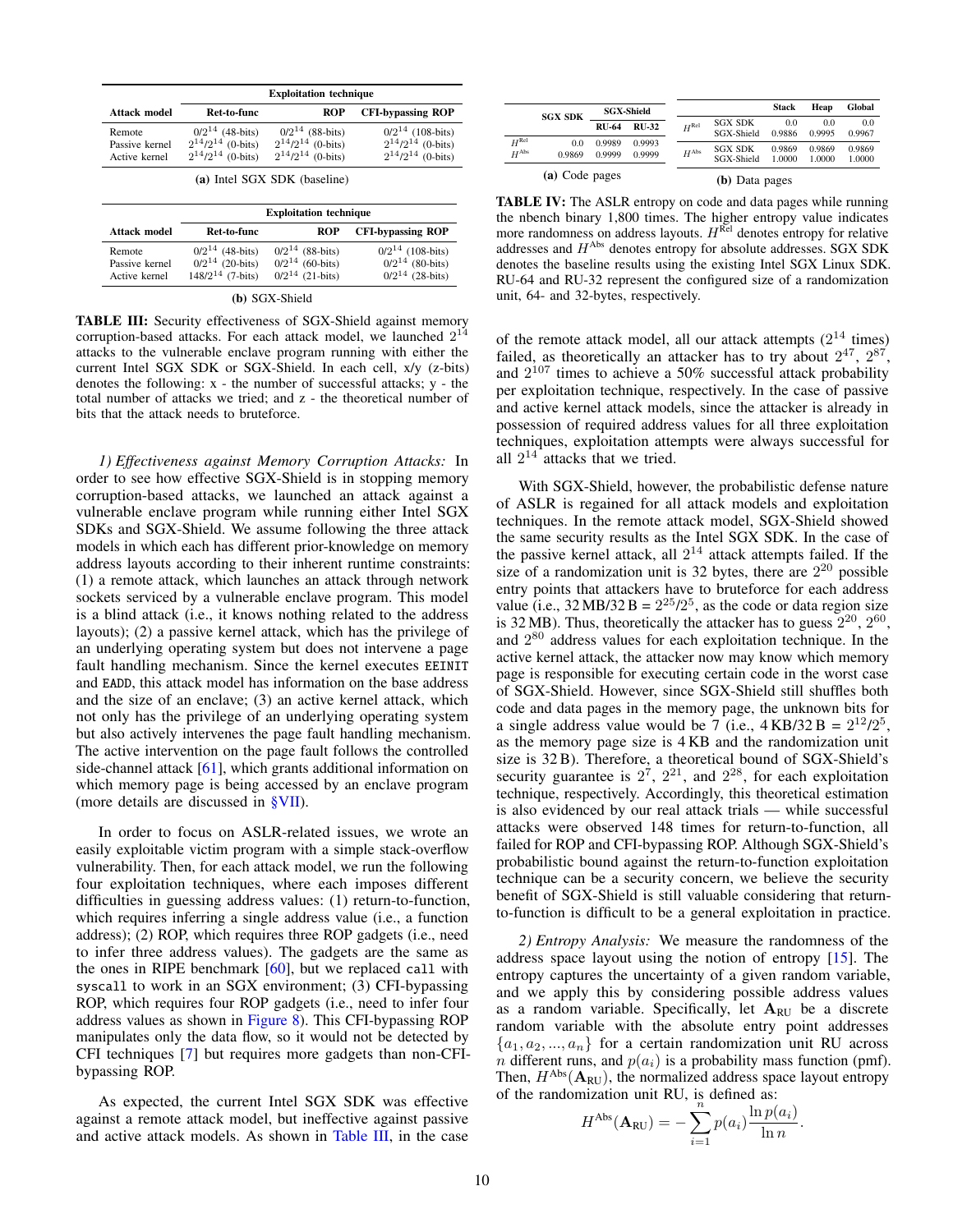Moreover, due to the normalization factor  $\ln n$ ,

$$
0 \leq H^{\rm Abs}(\mathbf{A}_{\rm RU}) \leq 1
$$

always holds.  $H^{Abs}(\mathbf{A}_{RU})$  is zero when the randomization unit is always mapped to the same address for all  $n$  runs. It is one when all runs always result in a different address. We also measure the entropy on the relative address to better understand the randomness of our ASLR scheme when the base address of an enclave memory is known. This entropy is resented as  $H^{\rm Rel}({\mathbf A}_{\rm RU}).$ 

Using these two entropy measures, we computed the entropy for code pages and data pages, as shown in [Table IV:](#page-9-2) SGX SDK denotes the baseline results; for the entropy of code pages, we configured the size of the randomization unit as 32 or 64-bytes (i.e., RU-32 and RU-64); for the entropy of data pages, we measured it for stack, heap, and global data objects. Note, especially for data pages, we computed the entropy by replacing an entry point address of a randomization unit into the base address of each data object.

Code page entropy.  $H^{Rel}$  in [Table IV-](#page-9-2)(a) shows the effectiveness of SGX-Shield's approach against strong adversaries. As expected, while Intel SGX Linux SDK provides no randomness (i.e., the entropy value is zero), SGX-Shield provides a very high degree of randomness. This is because the SDK picks a random base address and loads the program to the base address in a deterministic way. Smaller randomization units (RU-32) provide a higher degree of randomness (compared to RU-64).

On the other hand, if the attacker is completely blind, then both Intel SGX Linux SDK and SGX-Shield provide good randomness, as shown in  $H^{\text{Abs}}$ .

Data page entropy. We now describe the entropy of SGX-Shield compared to Linux SGX SDK for data objects, including stack, heap, and global variables, as shown in [Table IV-](#page-9-2) (b). Similar to the code page entropy, Linux SGX SDK shows no randomness on all data pages against strong adversaries  $(i.e., H<sup>Rel</sup>$  is zero for stack, heap, and global). In contrast, SGX-Shield shows very high randomness across all data objects. Stack object shows the least randomness among these. The reason is that SGX-Shield still needs to allocate the continuous space to preserve the functionality of stack, even though it picks stack's base address at random and imposes no alignment on the base address in order to maximize the randomness. Assuming blind attackers with no information, Intel SGX SDK shows reasonable randomness, but SGX-Shield shows close to perfect randomness given the number of sample runs  $(H^{Abs})$ . Across all 1,800 runs, SGX-Shield exhibited unique and random base addresses for all data objects.

# *B. Performance Overhead*

We now evaluate the performance overhead imposed by SGX-Shield. In order to understand the performance aspects in the worst-use-cases as well as typical-use-cases, we run SGX-Shield on both the micro-benchmark and macrobenchmark.

<span id="page-10-0"></span>*1) Micro-benchmark:* We run each testcase of the nbench benchmark suites [\[2\]](#page-13-10) 200 times and report the median value. In each run, nbench iterates through its task at least 10,000 times, and it returns the average time to perform the task once. To clearly see where the performance overhead comes from,

<span id="page-10-1"></span>

|                  |                 | <b>SGX-Shield</b> |                     |             |                     |  |  |  |
|------------------|-----------------|-------------------|---------------------|-------------|---------------------|--|--|--|
| <b>Benchmark</b> | <b>Baseline</b> |                   | <b>RU-64</b>        |             | $RIJ-32$            |  |  |  |
|                  | $(\mu s)$       | <b>ASLR</b>       | <b>ASLR&amp;DEP</b> | <b>ASLR</b> | <b>ASLR&amp;DEP</b> |  |  |  |
| Num sort         | 1262            | $-1.22%$          | 1.88%               | 3.65%       | 2.30%               |  |  |  |
| String sort      | 6077            | 2.62%             | 18.98%              | 7.29%       | 31.67%              |  |  |  |
| Fp emu.          | 12140           | 0.81%             | 10.05%              | 5.78%       | 29.77%              |  |  |  |
| Assignment       | 43613           | 1.28%             | 1.79%               | 6.89%       | 3.89%               |  |  |  |
| Idea             | 387             | $-0.14%$          | $-0.55\%$           | $-0.72%$    | $-0.67%$            |  |  |  |
| Huffman          | 445             | 2.85%             | 15.29%              | 28.65%      | 25.96%              |  |  |  |
| Neural net       | 34618           | 2.10%             | 7.26%               | 8.73%       | 22.20%              |  |  |  |
| Lu decomp.       | 1080            | 0.09%             | 0.39%               | 2.08%       | 2.52%               |  |  |  |
| Average          | 0.00%           | 1.05%             | 6.89%               | 7.80%       | 14.71%              |  |  |  |

TABLE V: Runtime performance overhead of SGX-Shield when running *nbench*. Baseline column is a native run under SGX without SGX-Shield and it is measured in microseconds. All columns in SGX-Shield are represented with relative overheads in a percentage compared to the baseline. RU-64 and RU-32 denote a size of a randomization unit, 32- and 64-bytes, respectively. ASLR and ASLR&DEP denote before and after applying SGX-Shield's DEP and SFI techniques, respectively. The average relative standard deviation is 0.71% (the maximum is 2.45%).

we run SGX-Shield with various settings, changing the size of randomization units and opt out software-DEP and SFI.

[Table V](#page-10-1) shows the performance overhead imposed by SGX-Shield in running nbench. An elapsed time in microseconds is represented in the baseline column, while all other columns under SGX-Shield are represented in a relative overhead compared to the baseline in a percentage. In this table, RU-32 and RU-64 denote the size of a randomization unit, 32- and 64-bytes, respectively.

As the size of a randomization unit becomes smaller, the performance overhead increases. More specifically, before applying DEP and SFI, RU-32 imposes 6.75% more overhead compared to RU-64 (i.e., from 1.05% to 7.80%). Once DEP and SFI are applied, RU-32 imposes 7.82% more overhead (i.e., from 6.89% to 14.71%). This additional overhead is expected, as SGX-Shield introduces more randomization units in RU-32, and thus instruments more unconditional branches. Moreover, a smaller randomization unit implies a negative impact on code cache performance, as there will be more frequent control transfers.

DEP and SFI techniques of SGX-Shield also slow the execution of nbench. With RU-64, SGX-Shield shows 1.05% overhead if DEP and SFI were not applied. If these were applied together, SGX-Shield showed 6.89% overhead on average. Similarly, with RU-32 SGX-Shield showed 7.80% and 14.71% overhead on average before and after applying DEP and SFI, respectively. In other words, the performance overhead of SGX-Shield's DEP and SFI is 5.84% and 6.91% in RU-32 and RU-64, respectively.

To better understand the performance impacts of SGX-Shield, we also counted the number of executed instructions in runtime while running the benchmarks. The performance overhead that SGX-Shield imposes is directly related to the number of executed instructions. To implement finegrained randomization, SGX-Shield instruments a terminator instruction at the end of a randomization unit. This alone results in 8.86% or 13.1% more executed instructions on average (See [Table VI\)](#page-11-2). Moreover, to implement DEP and SFI, SGX-Shield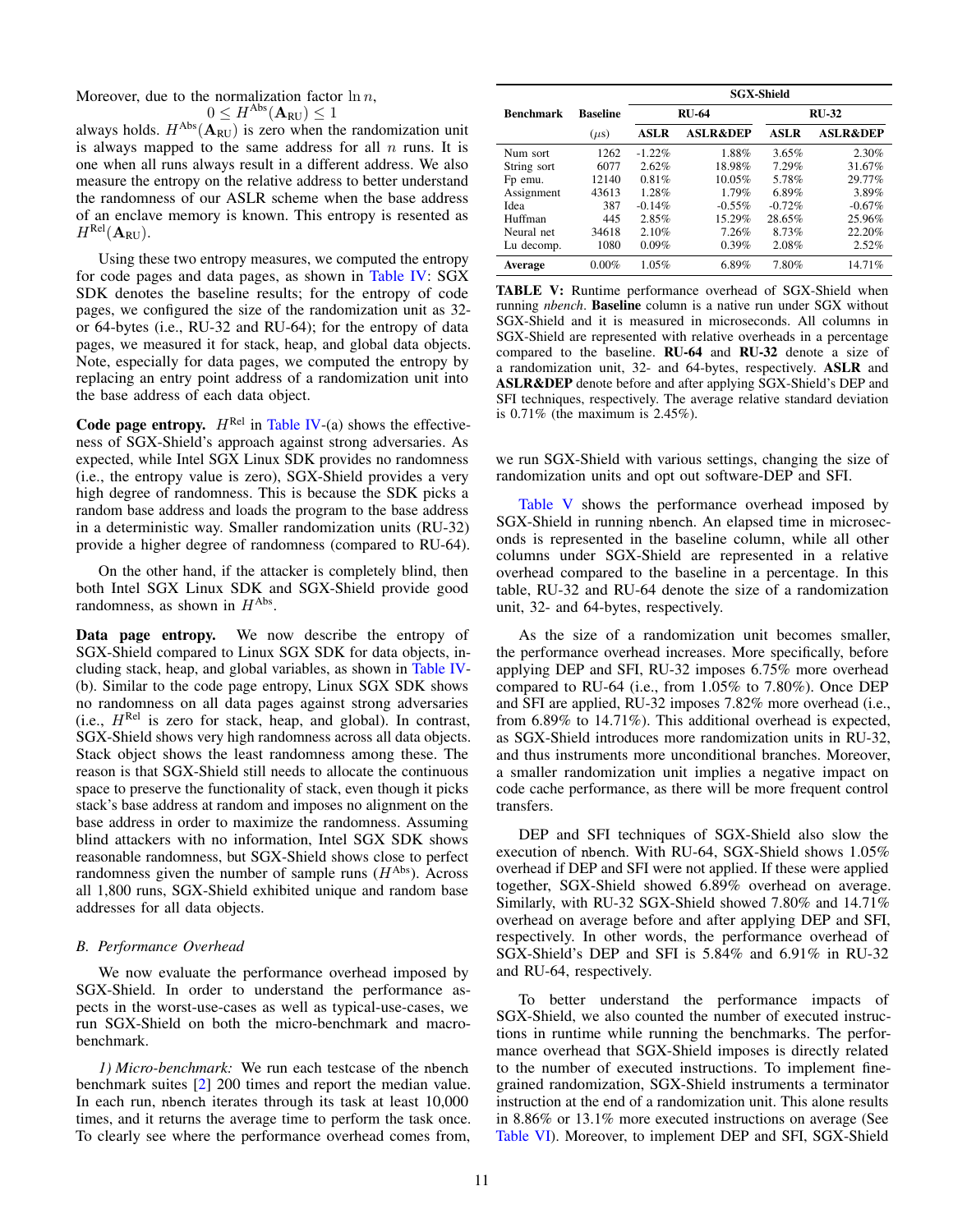<span id="page-11-2"></span>

|                  |                 | <b>SGX-Shield</b> |                     |             |                     |  |  |
|------------------|-----------------|-------------------|---------------------|-------------|---------------------|--|--|
| <b>Benchmark</b> | <b>Baseline</b> | <b>RU-64</b>      |                     |             | $RU-32$             |  |  |
|                  |                 | <b>ASLR</b>       | <b>ASLR&amp;DEP</b> | <b>ASLR</b> | <b>ASLR&amp;DEP</b> |  |  |
| Num sort         | 5.245 K         | $6.55\%$          | 21.38%              | 14.68%      | 28.36%              |  |  |
| String sort      | 38.017 K        | 81.89%            | 274.49%             | 97.29%      | 314.47%             |  |  |
| Fp emu.          | 66.553 K        | 7.07%             | 23.37%              | 14.46%      | 35.84%              |  |  |
| Assignment       | 301.104 K       | 8.16%             | 7.73%               | 13.26%      | 15.95%              |  |  |
| Idea             | 224,000 K       | 5.80%             | 6.47%               | 13.57%      | 12.79%              |  |  |
| Huffman          | 295.379 K       | 6.23%             | 12.07%              | 13.44%      | 19.14%              |  |  |
| Neural net       | 263.275 K       | 8.76%             | 21.56%              | 18.86%      | 32.82%              |  |  |
| Lu decomp.       | 7.967 K         | 7.43%             | 9.22%               | 17.27%      | 21.73%              |  |  |
| Average          |                 | 16.49%            | 47.04%              | 25.35%      | 60.14%              |  |  |

TABLE VI: The number of instructions executed in runtime while running *nbench*

<span id="page-11-3"></span>

|                    |                 | <b>SGX-Shield</b> |                     |             |                     |  |  |
|--------------------|-----------------|-------------------|---------------------|-------------|---------------------|--|--|
|                    |                 |                   | <b>RU-64</b>        |             | <b>RU-32</b>        |  |  |
|                    | <b>Baseline</b> | ASL R             | <b>ASLR&amp;DEP</b> | <b>ASLR</b> | <b>ASLR&amp;DEP</b> |  |  |
| $#$ instr.         | 29k             | 37k               | 42 k                | 39k         | 45 k                |  |  |
| $#$ RU             |                 | 5,663             | 5.938               | 8.430       | 9.161               |  |  |
| <b>Binary size</b> | 212 KB          | 548 KB            | 584 KB              | 724 KB      | 792 KB              |  |  |
| — code+data        | 131 KB          | 160 KB            | 177 KB              | 170 KB      | 193 KB              |  |  |
| — metadata         | 68 KB           | 374 KB            | 391 KB              | 541 KB      | 586 KB              |  |  |

TABLE VII: A static overhead of SGX-Shield to the *nbench* binary. Note that the nbench benchmark suites contain a single binary, which takes an argument to specify a certain testcase. # instr. denotes the number of instructions in a binary; **# RU**. denotes the number of randomization units that SGX-Shield generated. Binary size denotes a size of a binary, including code and data as well as metadata; code+data denotes a size of both code and data segments in a binary. metadata denotes a size of symbal, relocation, and string table in a binary.

instruments many memory accessing instructions. This further increases the number of executed instructions by 30.55% and 34.79% for RU-64 and RU-32, respectively. The results show that DEP and SFI have a stronger impact on the number of executed instructions.

In terms of memory overhead, SGX-Shield actually imposes fixed overhead due to over-estimation. More precisely, in the current version of SGX-Shield, it imposes total 64 MB memory overheads (i.e., 32 MB for code pages and 32 MB for data pages).

Looking into more detail on possible factors of memory overhead, while SGX-Shield preserves the size of data objects, it enlarges the size of code due to the randomization unit-level ASLR and software-DEP. Particularly, ASLR also increases the size of metadata including fine-grained symbol, string, and relocation table entries. [Table VII](#page-11-3) shows that the increased binary size is mainly from more metadata.

Based on these evaluation results, we recommend that RU-64 with DEP and SFI would be a reasonable configuration. The address space layout showed fairly good randomness compared to RU-32, and its runtime performance is 7.82% faster than RU-32.

<span id="page-11-1"></span>*2) Macro-benchmark:* In order to see how SGX-Shield would work with real-world workloads, we ran an HTTPS server within an enclave. We ported mbedTLS [\[4\]](#page-13-9), which is an open source Transport Layer Security (TLS) library. mbedTLS also includes a sample HTTPS server, where its work process can be broken into the following two parts: (1) SSL handshaking, an initial and fixed cost for a request and (2) reading an HTML file and then sending it to the client. mbedTLS

<span id="page-11-4"></span>

Fig. 9: Performance overheads in running an HTTPS server with mbedTLS. Each bar represents the slowdown factor (%) of SGX-Shield compared to the baseline (i.e., Intel SGX SDK for Linux): the bar on the left (marked as A) shows the slowdown in the total elapsed time for a request, and the bar on the right (marked as B) shows the slowdown in the elapsed time for SSL handshaking. We ran 50 times and report the median value. The median of the total elapsed time in the baseline is 1.1 second, while the one for SSL handshaking is 0.359 second. The average relative standard deviation is 3.35% (the maximum is 5.83%).

provides authentication and key sharing mechanisms for SSL handshaking, and it also encrypts (or decrypts) messages on sending (or receiving). We ran this HTTPS server, which serves the HTML file of 12KB size. The average round-trip time (RTT) between the server and the client was 175.5 ms, an average of 50 times running a ping command with 0.32% average relative standard deviation.

[Figure 9](#page-11-4) shows the overheads of requesting the HTML file from the HTTPS server. We computed the median of 50 times of the requests and plotted the slowdown factor as a percentage between the baseline (i.e., Intel SGX SDK for Linux) and SGX-Shield: the first bar (marked as A) represents the slowdown in the total request, and the second bar (marked as B) represents the slowdown during the SSL handshaking.

Overall, SGX-Shield imposed negligible overheads in the total request time, from 1.8% to 2.7%, depending on the setting. This performance number is much better compared to the microevaluation results, and we suspect this is because the total request time is dominated by the network latency, which is independent of SGX-Shield's extra work with instrumentation. This can be supported by the increased slowdown numbers in SSL handshaking, which is less related to the network operations and more related to computational jobs, ranging from 3.1% to 7.6%. Similar to the micro-evaluation results, enabling DEP incurred more slowdowns due to its extra instrumentation for software-based DEP — 0.4% increases in RU-64 and 1.4% increases in RU-32. According to these results, we believe SGX-Shield would be fast enough to run realistic workloads for SGX while providing ASLR security guarantees together.

# <span id="page-11-0"></span>VII. DISCUSSION ON CONTROLLED SIDE-CHANNEL **ATTACKS**

The controlled side-channel [\[61\]](#page-14-10) allows an attacker to infer data values at runtime by observing coarse-grained execution flows (i.e., a sequence of page faults). If an application running within an enclave exhibits control-flow dependencies relying on specific data values, this attack is indeed possible because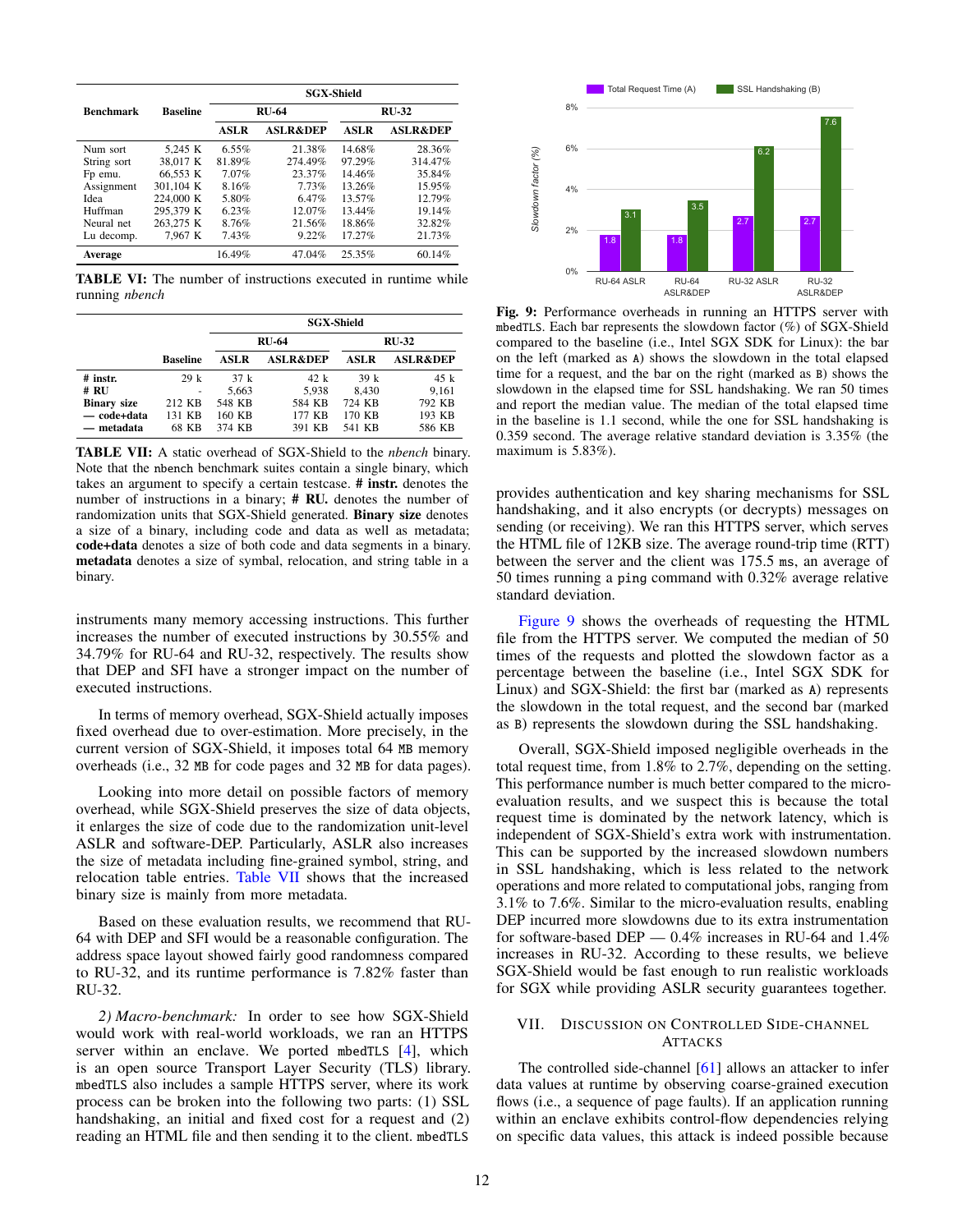page resources are managed by adversaries (i.e., the kernel) in the SGX model.

While this attack is not directly related to breaking ASLR, it can still be applied to partially infer address layout information. In other words, although the kernel does not know memory layouts after in-enclave loading, it may infer some layout information by observing (or intentionally triggering) page faults. For example, assume that there are four code objects (A, B, C, and D) and a global variable (v), and A has the branch: if v is 1, jump to B; if v is 0, jump to C, and then jump to D. In this case, if the attacker observes the number of page faults as 2, she/he may conclude that x is 1. On the other hand, if the number of page faults is 3, she/he may conclude that x is 0.

SGX-Shield's design decisions on randomization units effectively thwart this side-channel attack, as shown in [§VI-A1.](#page-8-1) Specifically, because SGX-Shield randomly places multiple randomization units in a memory page, when the size of the randomization unit is 32 bytes, an attacker needs to bruteforce  $2^7$  times (i.e., 4KB/32bytes =  $2^{12}/2^5$ , as the memory page size is 4 KB) to guess a single address value, while each failure would end up crashing a target enclave program. Considering the number of address values that need to be guessed in practical memory corruption exploits (e.g., three or more in ROP [\[17,](#page-13-12) [18,](#page-13-13) [60\]](#page-14-14)), we believe this probabilistic defense against the controlled side-channel would be effective and reasonable in practice.

#### VIII. RELATED WORK

<span id="page-12-0"></span>Secure systems based on Intel SGX. The early adoption of Intel SGX focused on the cloud environment to cover security problems from an untrusted cloud platform (e.g., cloud provider). Haven [\[12\]](#page-13-0) is a system to securely run the entire library OS (LibOS) in an enclave as a guest OS to prevent access from untrusted software with a malicious purpose. Similar to SGX-Shield, the LibOS loads the actual target programs at runtime. However, it does not support ASLR, which leads to several threats as mentioned in [§IV-A.](#page-4-1) Additionally, the TCB of Haven is very large (more than 200MB) because of the nature of OS, while the TCB of SGX-Shield is only 8KB (1821 instructions in the x86-64 assembly). To reduce the TCB size of the libOS approach, Scone [\[9\]](#page-13-14) suggests the container based sandbox in an enclave.

Starting from the cloud environment, the systems and frameworks that apply Intel SGX to enhance security have been proposed. VC3 [\[46\]](#page-14-15) is a secure data processing framework based on the Hadoop framework [\[1\]](#page-13-15) to keep the confidentiality and integrity of the distributed computations on the untrusted cloud. VC3 suggests a self-integrity invariant that prevents an enclave program from reading from or writing to the non-enclave memory region. It basically aims to avoid data leakages and memory corruptions. This technique is similar to software-DEP or SFI of the SGX-Shield, but the one of SGX-Shield aims to prevent an attack from injecting code to execute. Ryoan [\[26\]](#page-14-16) also adopts SFI in SGX to guarantee data privacy between multiple distrusted parties. The S-NFV system architecture [\[52\]](#page-14-17) proposed a new design of the secure Network Function Virtualization (NFV) system based on the Intel SGX. Kim et al. [\[33\]](#page-14-18) suggest security enhancements of the network systems such as software-defined inter-domain routing and peer-to-peer anonymity networks by adopting the Intel SGX.

OpenSGX [\[31\]](#page-14-19) is a software platform that emulates the SGX hardware and provides basic software components (e.g., system call interface and debugging support) and toolchains.

Security issues of Intel SGX. While Intel SGX provides the protection of the program against access from privileged software and hardware, several studies argue the vulnerabilities of the enclave program as an open problem. Attackers can perform various types of Iago attacks [\[19\]](#page-13-16) through the communication channel between the enclave program and the external world. Moreover, potential side-channels [\[61\]](#page-14-10) (e.g., page fault) exist that helps the untrusted privileged software to guess the secret data of the program. To address this problem, Shinde et al. [\[54\]](#page-14-20) designed a defense mechanism that enforces a program to access its input-dependent pages in the same sequence regardless of the input variable. This approach, called deterministic multiplexing, ensures that the OS cannot distinguish the enclave execution.Since the performance overhead of Shinde et al. [\[54\]](#page-14-20) is too expensive in practice (4000 times without developer's help), T-SGX [\[53\]](#page-14-21) suggests a defense based on Intel Transactional Synchronization Extensions (TSX) to hide page faults against the untrusted kernel.

Also, incorrect use of SGX instructions or bugs related to memory accesss inside the enclave makes enclave programs vulnerable. To handle this problem, Moat [\[56\]](#page-14-22) suggests a new programming model that checks services related to the security of the SGX program (e.g., remote attestation and cryptographic sealing). It not only verifies the confidentiality of an enclave program, but also checks whether the enclave program actually leaks the data. Rohit et al. [\[55\]](#page-14-23) introduce a runtime library that offers an interface to securely communicate with the external party of the enclave. It also provides core services for the secure memory management and runtime checks for verification.

Commodity TEEs and software-based solutions. While much commodity hardware, including Intel SGX [\[30,](#page-14-7) [39\]](#page-14-5) and ARM TrustZone [\[8\]](#page-13-17), provide Trusted Execution Environments (TEEs), Sancus [\[43\]](#page-14-24) designs a hardware architecture for TEEs. To the best of our knowledge, Secure OS of the ARM TrustZone does not support ASLR and software DEP [\[51\]](#page-14-25). However, applying ASLR and software DEP to ARM TrustZone is another research issue to be explored with different challenges (e.g., different side-channel) compared to SGX-Shield.

There are several approaches to shield applications from untrusted privileged software in the software manner [\[22,](#page-13-18) [25,](#page-13-19) [35,](#page-14-26) [63\]](#page-14-27). Minibox [\[35\]](#page-14-26) ensures mutual distrust between the program code and the OS on top of a trusted hypervisor with small TCB (pieces of application logic). CloudVisor [\[63\]](#page-14-27) protects the virtual machines of customers by separating resource management from the virtualization layer. InkTag [\[25\]](#page-13-19) proposes the defense mechanism against compromised system call interfaces to protect persistent storage, and Virtual Ghost [\[22\]](#page-13-18) similarily protects the memory from the host OS using compiler instrumentation.

ASLR and runtime re-randomization. ASLR is applied to commodity OS [\[3,](#page-13-20) [44\]](#page-14-28) to defend against return-to-libc [\[42\]](#page-14-2) and return-oriented-programming (ROP) attacks [\[49\]](#page-14-3) by obfuscating locations of code gadgets. However, several ways to bypass ASLR have been reported [\[36,](#page-14-29) [48,](#page-14-30) [50,](#page-14-31) [58\]](#page-14-32), stemming from the low entropy of randomness [\[36,](#page-14-29) [50\]](#page-14-31) and memory disclosures [\[48,](#page-14-30) [58\]](#page-14-32). To address the low entropy issue,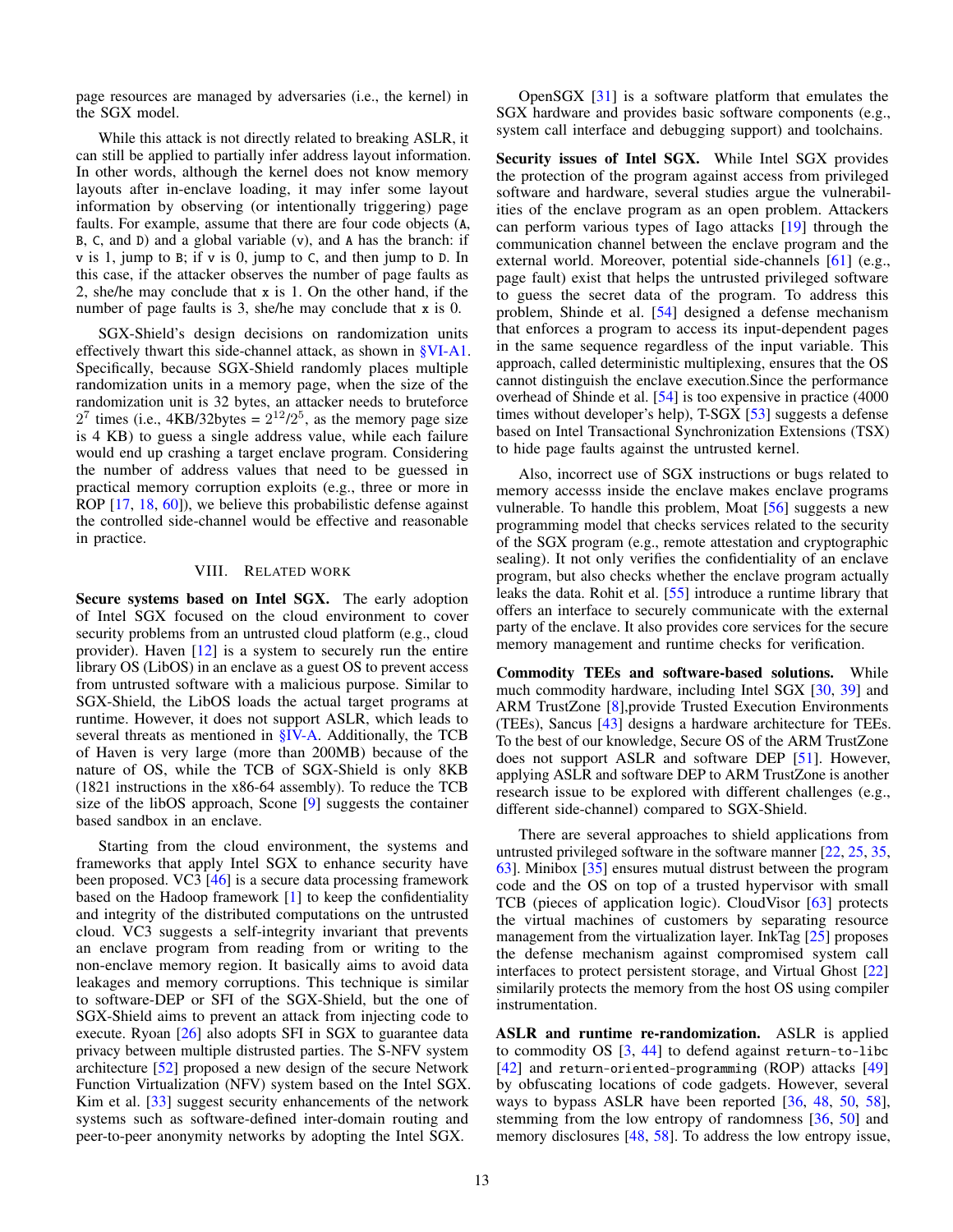many fine-grained ASLR techniques [\[13,](#page-13-4) [23,](#page-13-5) [24,](#page-13-6) [32,](#page-14-11) [45,](#page-14-12) [59\]](#page-14-13) claim that randomizing the code in various fine-grained units (e.g., basic block or instruction level) can be a solution. Several studies  $[10, 21, 38]$  $[10, 21, 38]$  $[10, 21, 38]$  $[10, 21, 38]$  $[10, 21, 38]$  show that the encryption of visible pointers and non-readable executable pages prevents attackers from abusing memory disclosures.

The runtime re-randomization  $[14, 34, 37]$  $[14, 34, 37]$  $[14, 34, 37]$  $[14, 34, 37]$  $[14, 34, 37]$  is a strong defense mechanism against both brute-force attacks and memory disclosure exploits. In particular, RUNTIMEASLR [\[37\]](#page-14-35) and Oxymoron [\[11\]](#page-13-24) aim to protect from attacks using random memory corruption tests during the process forks [\[16\]](#page-13-25). By rerandomizing the memory layout of child processes, attackers cannot guess the memory layout of the parent process. Similar to process fork, in Android system address space of the user process is copied from a pre-initialized process called *Zygote* that makes the memory layouts of user processes the same at the initial state. Morula  $[34]$  re-randomizes the child process to mitigate this problem.

Software DEP. The software DEP design of SGX-Shield is inspired by Native Client (NaCL) [\[47,](#page-14-36) [62\]](#page-14-37). NaCl [\[62\]](#page-14-37) proposes an efficient SFI mechanism based on masking instructions and adopting the memory segment of an x86 system. The goal of NaCl is to sandbox a memory region in a user process to run a third-party component such as an untrusted library in the region. The next version of NaCl [\[47\]](#page-14-36) extends it to ARM and x86-64 architectures. The instrumentation of software DEP in SGX-Shield is similar to NaCl on x86-64, but we cannot assume that the base address of data pages is aligned with 4GB, while NaCl for x86-64 makes the assumption. Because of this limitation, our software DEP has a penalty to add one more sub instruction for the instrumentation.

# IX. CONCLUSION

<span id="page-13-3"></span>In this paper, we identified fundamental challenges in enabling ASLR for the SGX environment. We took the realworld example, Linux and Windows SDKs for Intel SGX, and found its critical security limitations. This paper also proposes a solution, SGX-Shield, a new ASLR implementations for SGX programs. SGX-Shield incorporates a secure in-enclave loader, software DEP, and software fault isolation to provide secure ASLR for SGX. The evaluation that we conducted on the real Intel SGX hardware demonstrates SGX-Shield's effectiveness in both security and performance.

#### X. ACKNOWLEDGMENT

We thank the anonymous reviewers and our proofreader, Tricia Grindel, for their helpful feedback. This work was supported in part by BSRP (NRF-2015R1D1A1A01058713), Office of Naval Research Global (ONRG), IITP (B0101-15- 0557) funded by the Korea Government (MEST), KAIST Venture Research Program for Graduate & Ph.D students, and NSF awards DGE-1500084, CNS-1563848 and CRI-1629851.

#### **REFERENCES**

- <span id="page-13-15"></span>[1] "Apache hadoop project." [Online]. Available: <http://hadoop.apache.org/>
- <span id="page-13-10"></span>[2] "Linux/unix nbench." [Online]. Available: [http://www.tux.org/~mayer/](http://www.tux.org/~mayer/linux/bmark.html) [linux/bmark.html](http://www.tux.org/~mayer/linux/bmark.html)
- <span id="page-13-20"></span>[3] "Documentation for the pax project (address space layout randomization)," 2003. [Online]. Available: <https://pax.grsecurity.net/docs/aslr.txt>
- <span id="page-13-9"></span>[4] "mbedtls," 2016. [Online]. Available: <https://tls.mbed.org/>
- <span id="page-13-8"></span>[5] "musl-libc," 2016. [Online]. Available: <https://www.musl-libc.org/>
- <span id="page-13-7"></span>[6] "Writing an llvm backend," 2016. [Online]. Available: [http://llvm.org/](http://llvm.org/docs/WritingAnLLVMBackend.html) [docs/WritingAnLLVMBackend.html](http://llvm.org/docs/WritingAnLLVMBackend.html)
- <span id="page-13-2"></span>[7] M. Abadi, M. Budiu, Ú. Erlingsson, and J. Ligatti, "Control-flow integrity principles, implementations, and applications," *ACM Transactions on Information and System Security (TISSEC)*, vol. 13, no. 1, p. 4, 2009.
- <span id="page-13-17"></span>[8] T. Alves and D. Felton, "Trustzone: Integrated hardware and software security," *ARM white paper*, vol. 3, no. 4, pp. 18–24, 2004.
- <span id="page-13-14"></span>[9] S. Arnautov, B. Trach, F. Gregor, T. Knauth, A. Martin, C. Priebe, J. Lind, D. Muthukumaran, D. OâĂŹKeeffe, M. L. Stillwell et al., "Scone: Secure linux containers with intel sgx," in *Proceedings of the 12th Symposium on Operating Systems Design and Implementation (OSDI)*, Savannah, GA, Nov. 2016.
- <span id="page-13-21"></span>[10] M. Backes, T. Holz, B. Kollenda, P. Koppe, S. Nürnberger, and J. Pewny, "You can run but you can't read: Preventing disclosure exploits in executable code," in *Proceedings of the 21st ACM Conference on Computer and Communications Security*, Scottsdale, Arizona, Nov. 2014.
- <span id="page-13-24"></span>[11] M. Backes and S. Nürnberger, "Oxymoron: Making fine-grained memory randomization practical by allowing code sharing," in *Proceedings of the 23rd Usenix Security Symposium (Security)*, San Diego, CA, Aug. 2014.
- <span id="page-13-0"></span>[12] A. Baumann, M. Peinado, and G. Hunt, "Shielding applications from an untrusted cloud with haven," in *Proceedings of the 11th Symposium on Operating Systems Design and Implementation (OSDI)*, Broomfield, Colorado, Oct. 2014.
- <span id="page-13-4"></span>[13] S. Bhatkar, D. C. DuVarney, and R. Sekar, "Efficient techniques for comprehensive protection from memory error exploits." in *Proceedings of the 14th Usenix Security Symposium (Security)*, Baltimore, MD, Aug. 2005.
- <span id="page-13-23"></span>[14] D. Bigelow, T. Hobson, R. Rudd, W. Streilein, and H. Okhravi, "Timely rerandomization for mitigating memory disclosures," in *Proceedings of the 22nd ACM Conference on Computer and Communications Security*, Denver, Colorado, Oct. 2015.
- <span id="page-13-11"></span>[15] C. M. Bishop and N. M. Nasrabadi, *Pattern recognition and machine learning*. springer New York, 2006.
- <span id="page-13-25"></span>[16] A. Bittau, A. Belay, A. Mashtizadeh, D. Mazières, and D. Boneh, "Hacking blind," in *Proceedings of the 35th IEEE Symposium on Security and Privacy (Oakland)*, San Jose, CA, May 2014.
- <span id="page-13-12"></span>[17] N. Carlini and D. Wagner, "Rop is still dangerous: Breaking modern defenses," in *Proceedings of the 23rd Usenix Security Symposium (Security)*, San Diego, CA, Aug. 2014.
- <span id="page-13-13"></span>[18] S. Checkoway, L. Davi, A. Dmitrienko, A.-R. Sadeghi, H. Shacham, and M. Winandy, "Return-oriented programming without returns," in *Proceedings of the 17th ACM Conference on Computer and Communications Security*, Chicago, Illinois, Oct. 2010.
- <span id="page-13-16"></span>[19] S. Checkoway and H. Shacham, *Iago Attacks: Why the System Call API is a Bad Untrusted RPC Interface*, Houston, TX, Mar. 2013.
- <span id="page-13-1"></span>[20] C. Cowan, C. Pu, D. Maier, J. Walpole, P. Bakke, S. Beattie, A. Grier, P. Wagle, Q. Zhang, and H. Hinton, "Stackguard: Automatic adaptive detection and prevention of buffer-overflow attacks," in *Proceedings of the 7th Usenix Security Symposium (Security)*, San Antonio, TX, Jan. 1998.
- <span id="page-13-22"></span>[21] S. Crane, C. Liebchen, A. Homescu, L. Davi, P. Larsen, A.-R. Sadeghi, S. Brunthaler, and M. Franz, "Readactor: Practical code randomization resilient to memory disclosure," in *Proceedings of the 36th IEEE Symposium on Security and Privacy (Oakland)*, San Jose, CA, May 2015.
- <span id="page-13-18"></span>[22] J. Criswell, N. Dautenhahn, and V. Adve, "Virtual ghost: Protecting applications from hostile operating systems," 2014.
- <span id="page-13-5"></span>[23] C. Giuffrida, A. Kuijsten, and A. S. Tanenbaum, "Enhanced operating system security through efficient and fine-grained address space randomization," in *Proceedings of the 21st Usenix Security Symposium (Security)*, Bellevue, WA, Aug. 2012.
- <span id="page-13-6"></span>[24] J. Hiser, A. Nguyen-Tuong, M. Co, M. Hall, and J. W. Davidson, "Ilr: Where'd my gadgets go?" in *Proceedings of the 33rd IEEE Symposium on Security and Privacy (Oakland)*, San Francisco, CA, May 2012.
- <span id="page-13-19"></span>[25] O. S. Hofmann, S. Kim, A. M. Dunn, M. Z. Lee, and E. Witchel, "Inktag: Secure applications on an untrusted operating system," in *Proceedings*